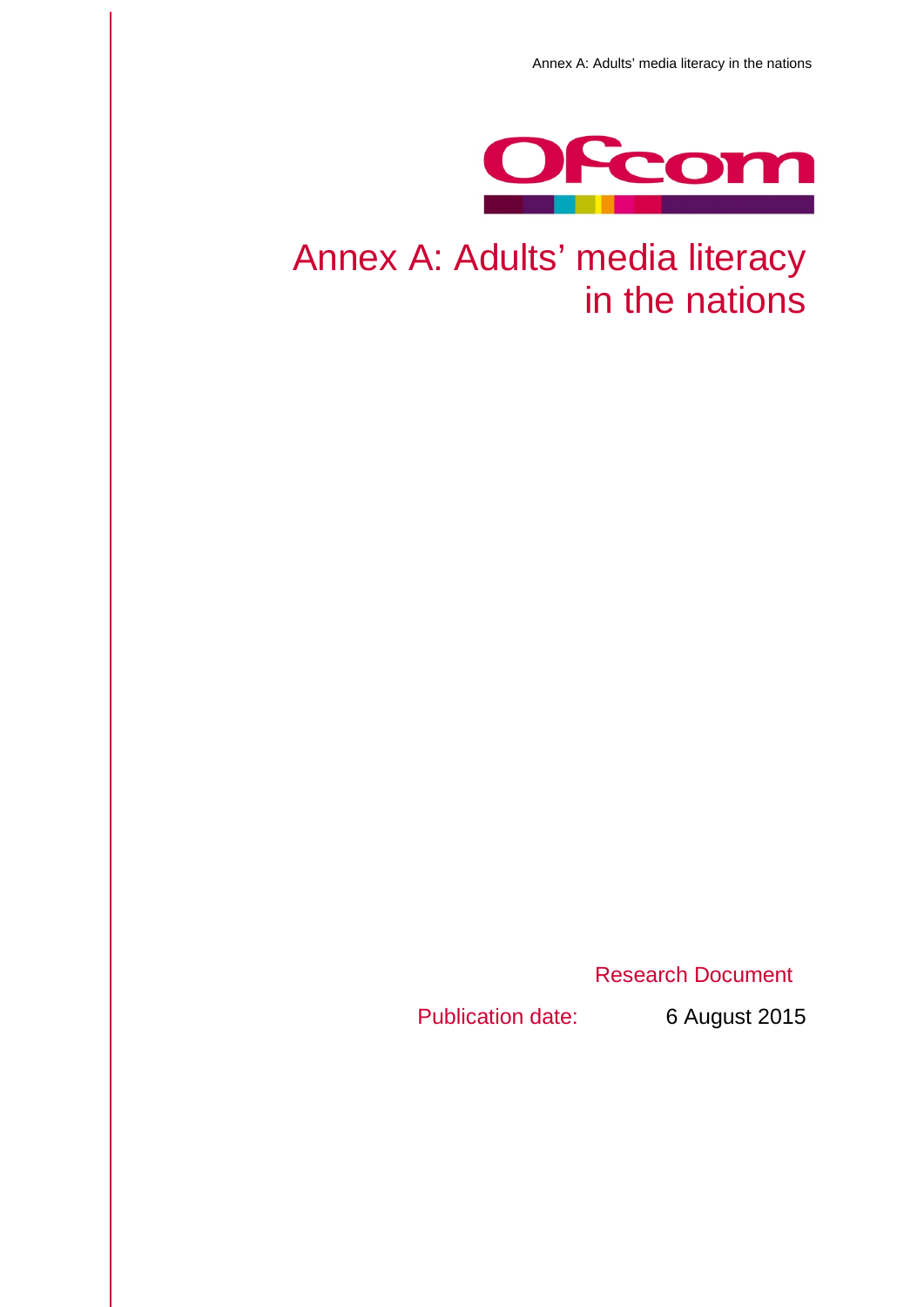## **Contents**

| Section |                                   | Page |
|---------|-----------------------------------|------|
| 1       | Executive summary                 |      |
| 2       | Table of Figures                  | 18   |
| 3       | Media literacy, by nation: charts | 19   |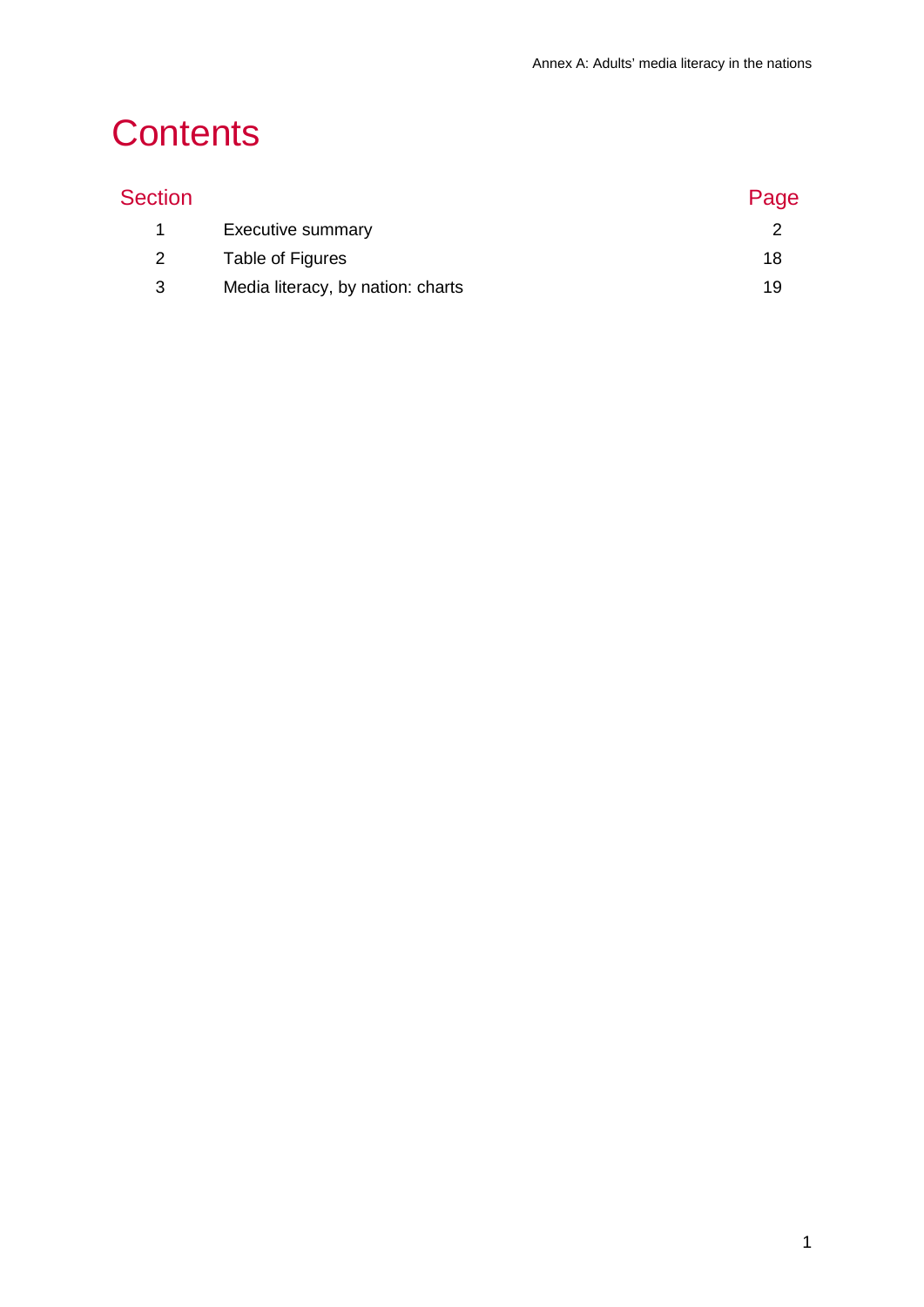## **Section 1**

 $\overline{a}$ 

## <span id="page-2-0"></span>**Executive summary**

This summary report provides an accessible overview of some of the key measures of media literacy across the devolved nations of the UK among adults aged 16 and over. The dataset comprises results from fieldwork conducted in autumn 2014 among 229 adults in Scotland, 229 adults in Wales, and 226 adults in Northern Ireland<sup>[1](#page-2-1)</sup>.

Because the population of England represents 83% of the population of the UK as a whole, findings for England are very similar to those for the UK, and therefore there is no separate summary for the English findings, although the data are charted for reference purposes.

It is important to note that some variations between nations will be influenced by demographic rather than geographic, cultural or statutory frameworks<sup>[2](#page-2-2)</sup>.

Ofcom's key measures for take-up of media can be found in our annual CMR publication, at [www.ofcom.org.uk/cmr](http://www.ofcom.org.uk/cmr)

<span id="page-2-1"></span><sup>1</sup> Differences between the nations and the UK are described when they are statistically significant at the 95% level, and are indicated as such in the figures by arrows.

<span id="page-2-2"></span><sup>2</sup> Please see the separate reports for each nation from Ofcom's *Communications Market Report 2015* http://stakeholders. ofcom. org. uk/market-data-research/market-data/communications-marketreports/cmr15/ for an overview of these differences.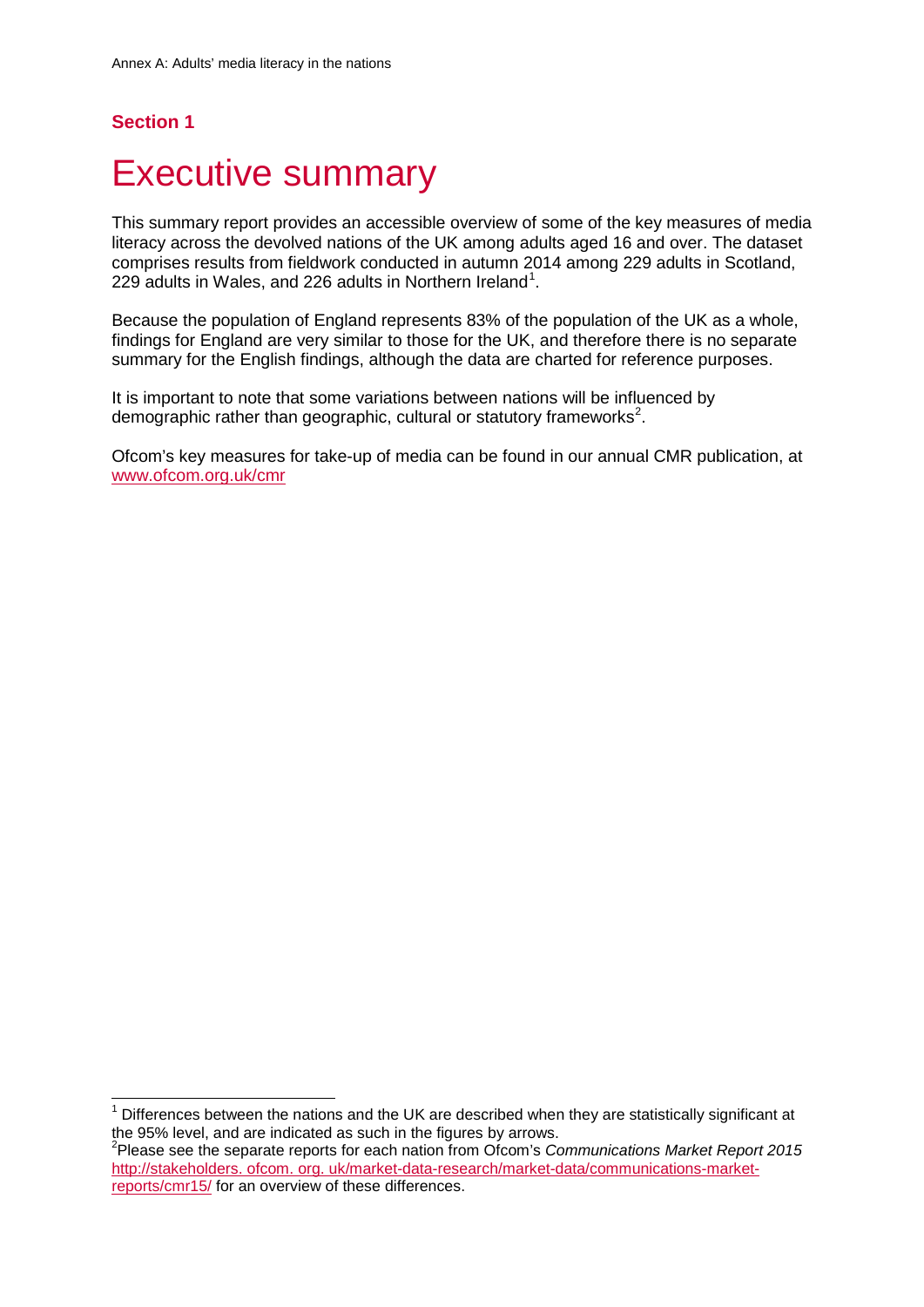### **1.1 Scotland**

#### **Key findings**

#### **Compared to all UK adults, in 2014 those in Scotland are**:

- less likely to say they regularly use a radio or a games console or player;
- more likely to be aware of the main sources of funding for BBC TV programmes;
- more likely to be unsure whether rules and regulations are in place relating to the content of games, and the age you need to be to purchase them; and
- less likely to have concerns about what is on television.

#### **Internet users in Scotland, compared to all internet users, are**:

- less likely to say they use more than 20 websites in a typical week:
- less likely to say they only use websites or apps that they have visited before;
- less likely to go online, at least quarterly, for nine of the 32 activities asked about;
- less likely to agree strongly with the statement "I should be free to say and do what I want online";
- more likely to think that results listed by search engines are accurate or unbiased;
- more likely to have concerns relating to online security or fraud;
- more likely to be happy to enter various types of personal details online without having security concerns;
- more likely to make formal judgements about websites or judgements based on reviews or recommendations by peers or friends, before entering personal information;
- more likely only to skim-read website terms and conditions;
- less likely to say they give inaccurate or false details to websites to protect their personal identity, and more likely to say they provide personal information online to companies in order to get what they want; and
- less likely to use some types of online security features.

#### **Mobile phone users in Scotland, compared to all mobile users, are**:

- less likely to use their mobile phone at least quarterly for taking videos, for using features such as maps or satellite navigation, and for downloading apps; and
- less likely to have concerns about mobile phones.

#### **Take-up and use**

When asked which media device they would miss the most, four in ten (43%) of all adults in Scotland chose the television set. One in three adults (34%) in Scotland said they would most miss their mobile phone. All other devices would be missed by about one in ten adults or less: desktop PC or laptop computer (9%), tablet (5%), books, magazines or newspapers (5%) and radio (3%). There are no differences in the devices that adults in Scotland would miss the most, compared to the UK average.

The overall claimed volume of internet use per week among internet users in Scotland does not differ from the UK average (19.9 hours vs. 20.5 hours for the UK overall). Similarly, there are no differences in internet use by location, when comparing Scotland and the UK overall. Overall, adults in Scotland and the UK spend a similar amount of time online at home (13.0 vs. 12.6 hours), in the workplace or place of education (4.8 vs. 5.5 hours) and elsewhere (2.1 vs. 2.3 hours).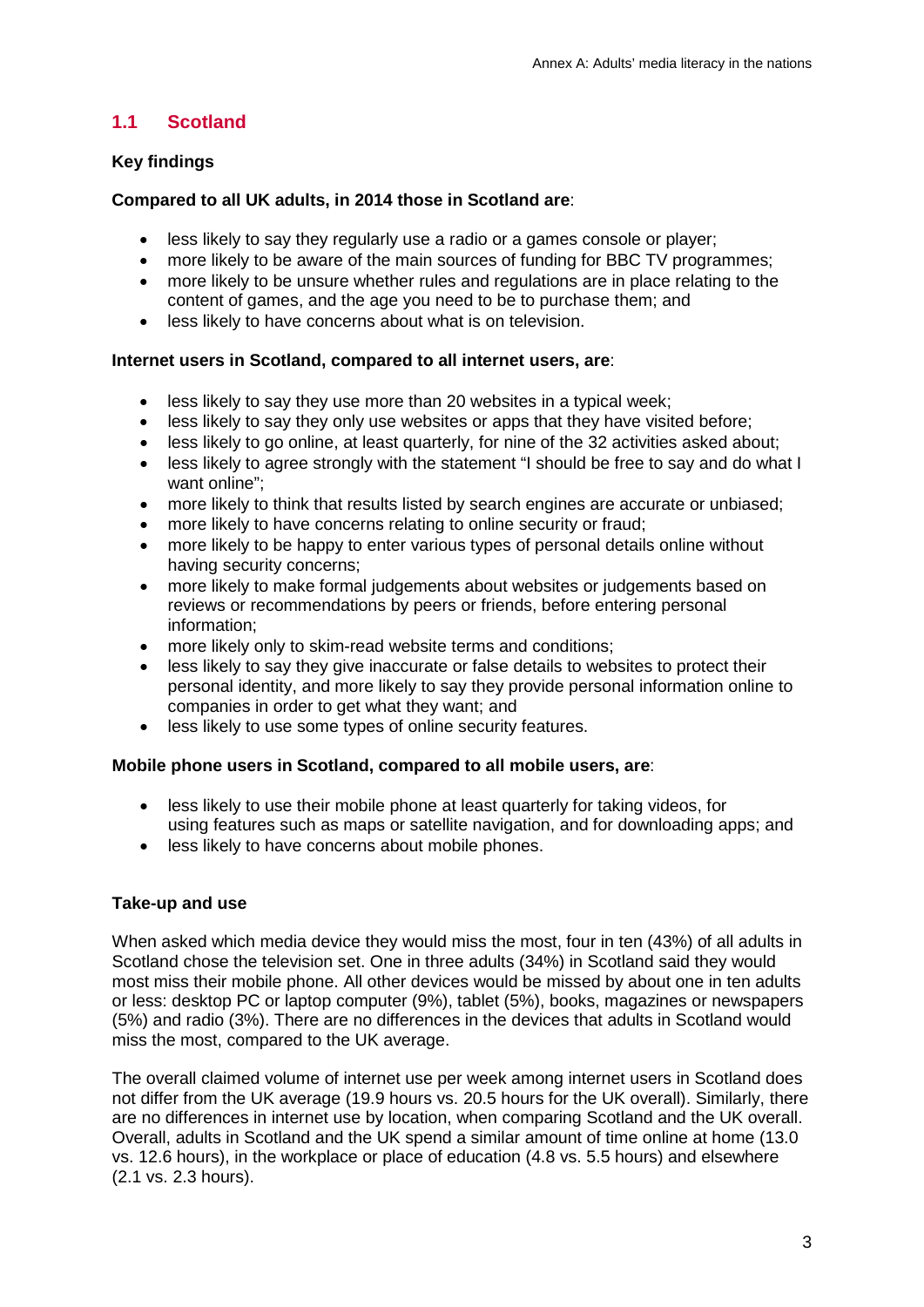#### **Media activities**

Nearly all adults in Scotland (94%) use a television set regularly (defined in the study as 'almost every day'), and eight in ten (79%) regularly use a mobile phone. More than half (55%) also regularly use a desktop computer or laptop, or read books, magazines or newspapers (52%). Less than half of all adults in Scotland regularly use a radio (45%) or a tablet computer (37%). One in seven adults use a DVD or Blu-ray player almost every day (14%) and one in ten (10%) a games console or player.

Compared to the UK average, adults in Scotland are less likely to regularly use radio (45% vs. 55%) or games consoles or players (10% vs. 15%).

#### **Online use**

Adults who go online were asked to estimate how many different websites they visited in a typical week. As with the UK overall, a majority of internet users in Scotland say they visit up to ten different websites in a typical week (67% vs. 65% for the UK overall). Internet users in Scotland are, however, less likely than all internet users to say they visit more than 20 different websites in a typical week (9% vs. 15%).

When asked to think about 'most weeks when they go online', half of all adult internet users in Scotland (51%) said they used "maybe one or two websites or apps not visited before". One in four (24%) said they used lots of websites or apps that they hadn't visited before. Both of these measures are in line with the UK overall, although compared to the UK average, adults in Scotland are less likely to say that they only use websites or apps they have visited before (22% vs. 30%).

#### **Online activities**

Internet users were prompted with a list of 32 online activities and were asked to say how frequently they undertook each of them. Nine activities are carried out at least quarterly (every three months or more often) by a majority of internet users in Scotland: general surfing or browsing (95%), emailing (89%), looking at social media sites or apps (76%), finding information for leisure time (72%), buying things online (68%), using instant messaging services (68%), banking and paying bills online (64%), watching online or downloading short video clips such as music videos or comedy clips (60%) and looking at news websites or apps (58%).

No other online activity that we asked about is undertaken at least quarterly by a majority of internet users in Scotland.

In 2014, compared to all UK adult users, there were no types of online activity that users in Scotland were more likely to do on a quarterly basis, and nine activities that internet users in Scotland were less likely to do on a quarterly basis:

- finding information for work/ job/ studies (49% vs. 58%)
- finding information about public services provided by local or national government (45% vs. 54%)
- finding information about health-related issues (39% vs. 50%)
- filling in a form or application online (31% vs. 43%)
- downloading software (23% vs. 35%)
- completing government processes online (24% vs. 34%)
- selling things online (14% vs. 22%)
- setting up or maintaining a website or blog (8% vs. 16%)
- looking at adult-only websites (3% vs. 9%)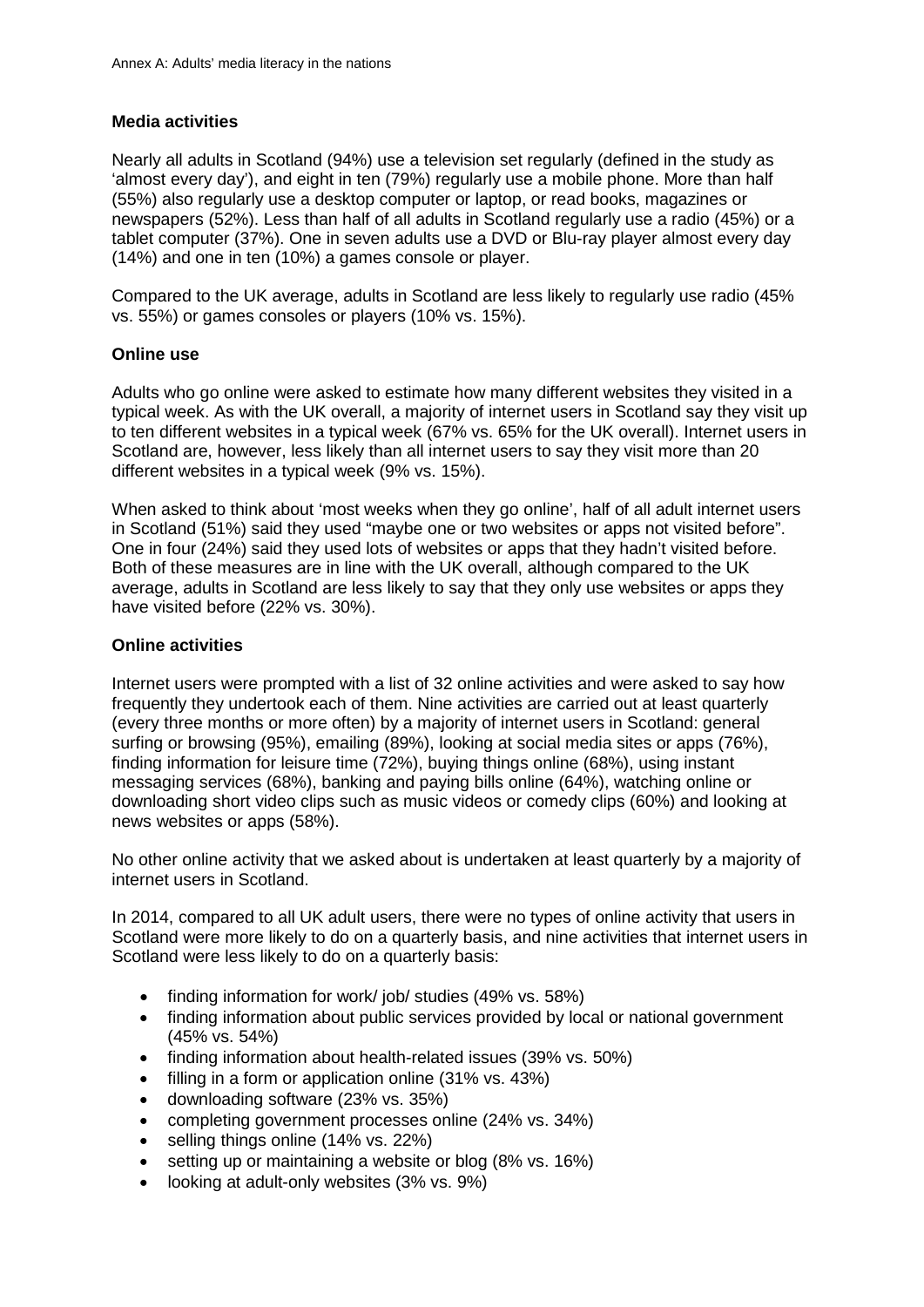#### **Mobile activities**

As in the UK overall, the most commonly-mentioned mobile phone activities carried out at least quarterly by a majority of mobile users in Scotland are: calls (99%), texts (91%), taking photos (71%), email (59%), photo messages (57%), visiting social media sites (57%) and visiting websites (56%).

Mobile phone users in Scotland are less likely, compared to all users, to say they take videos (38% vs. 47%), use features such as maps or satellite navigation (31% vs. 45%) or download apps (31% vs. 42%) on a quarterly basis.

Some mobile phone activities that we asked about are more likely to be undertaken by people who use a smartphone. However, adults in Scotland are no more or less likely than all UK adults to use a smartphone (65% in Scotland vs. 66% in the UK).

#### **Knowledge and understanding**

How people assess the accuracy of media sources, the extent to which they understand how media are funded and regulated, and the concerns they have about certain types of media, can provide insight into what informs their media choices.

The majority of adults in Scotland are aware of the main sources of funding for TV programmes (89% for BBC TV programmes and 77% for commercial TV programmes) as well as for the BBC website (58%). Fewer adults in Scotland are aware of how search engines (such as Google or Ask. com) are funded (47%).

Compared to the UK average, adults in Scotland are more likely to be aware of the main sources of funding for BBC TV programmes (89% vs. 78%). They are as likely as all UK adults to be aware of the main source of funding for commercial TV programmes and search engine websites.

The majority of adults in Scotland believe that content on TV (91%), on radio (76%) and in the press/ newspapers (71%) is regulated. Although adults in Scotland are as likely as those in the UK as a whole to believe that each of these three types of content is regulated, they are more likely to be unsure about regulation of the press (21% vs. 14%).

UK adults were asked whether they were aware of any rules or regulations about the content of computer or online games, and what age you have to be to purchase them. Six in ten adults in Scotland (60%) are aware that such regulations are in place, comparable to the UK overall. Adults in Scotland are, however, more likely to say they are unsure whether such regulations exist (31% vs. 24%).

In 2014, adults were also asked about how much of what can be seen and read online they believe to be regulated. One in five adults (19%) in Scotland are unsure how much is regulated; more than a quarter (28%) believe that all or most of what can be seen or read online is regulated. In contrast, considerably fewer (5%) say that no online content is regulated. Nearly half of all adults (47%) gave the correct response; i.e. that some of what can be seen or read online is regulated. None of these measures differ from the UK average.

Internet users were asked the extent to which they agreed or disagreed that the internet needs to be regulated, in terms of what can be shown and written online. More than eight in ten internet users in Scotland (8[3](#page-5-0)%)<sup>3</sup> agreed that the internet needs to be regulated, with a majority agreeing strongly (62%). These measures are in line with those for the UK overall.

<span id="page-5-0"></span> $^3$  This figure differs slightly to that shown in the chart due to rounding.  $\overline{a}$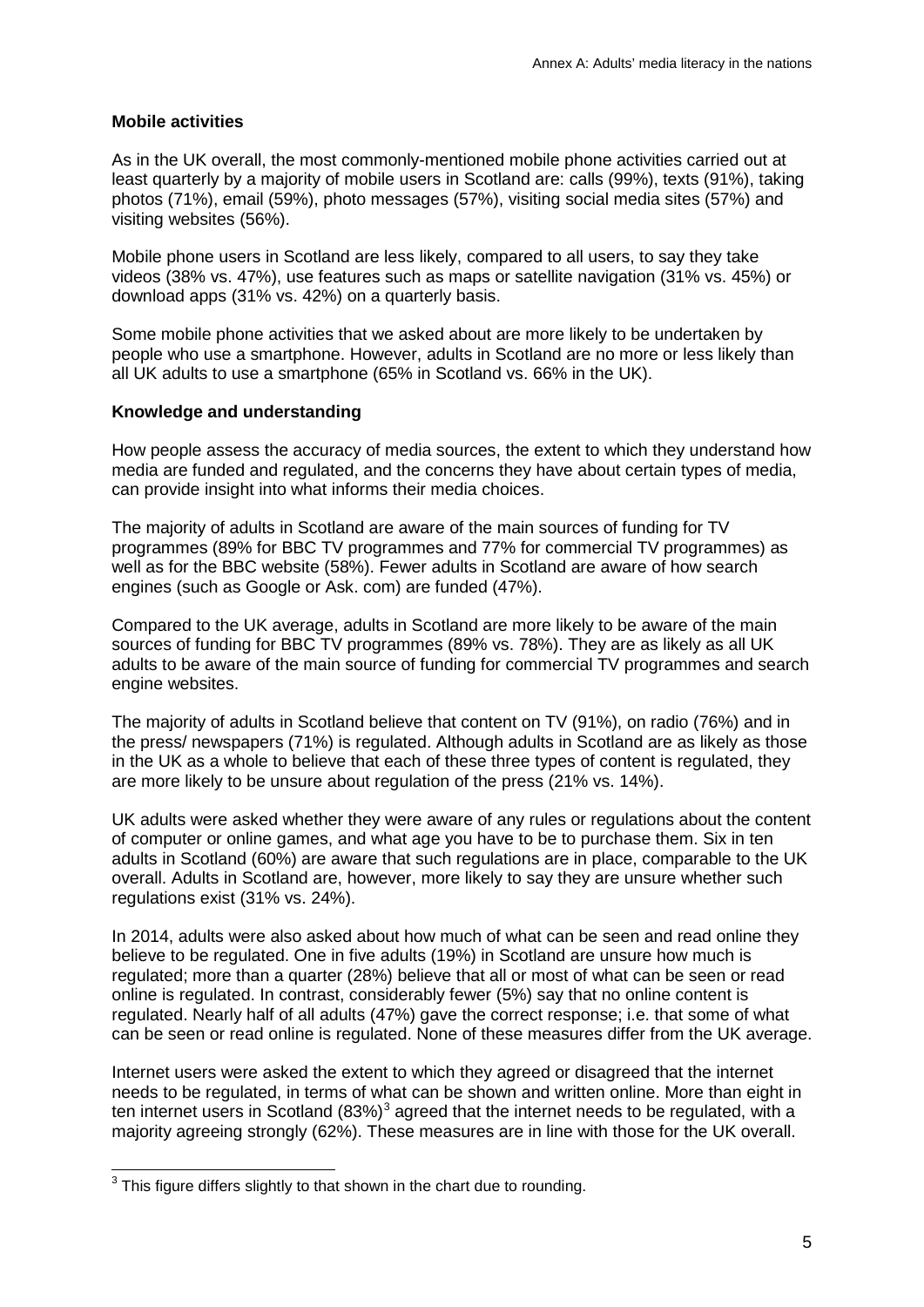Nine per cent of internet users in Scotland disagreed that the internet needs to be regulated; this is also in line with the average for all UK internet users.

Internet users in Scotland are more likely to disagree (41%) than agree (32%) that "internet users should be free to say and do what they want online". They are less likely than all UK internet users to agree with this statement (32% vs. 40%).

More than six in ten of all search engine users in Scotland (56%) agree that "some of the websites returned will be accurate or unbiased and some won't be"; similar to the UK as a whole (60%). Three in ten (30%) think that if websites have been listed by the search engine, they will contain accurate and unbiased information; this is higher than the UK measure (23%). Less than one in ten in Scotland (8%) are unsure about the level of accuracy or bias in the results returned by search engine websites; this is higher than for the UK overall (4%)

#### **Media concerns**

Concern among users in Scotland about what is on the internet (49%), about apps specifically (22%) and about what is on the radio (5%) is similar to that found in the UK as a whole. Compared to all UK adults, people in Scotland with televisions in the household are less likely to have concerns about TV content (29% vs. 40%), while mobile users in Scotland are less likely than all users to have concerns about mobile phones (15% vs. 24%).

Looking specifically at online concerns, internet users in Scotland are as likely as all UK internet users to have concerns relating to offensive or illegal content (37%), or about risks to others or risks to society (32%). They are, however, more likely to have concerns relating to security or fraud (31% vs. 21%). As for all UK internet users, around one in ten, or fewer, internet users in Scotland have concerns relating to personal privacy (12%) or any type of advertising (8%).

As mentioned above, adults in Scotland with television in the household are less likely than all UK adults to have concerns about what is on television (29% vs. 40%).This is attributable to lower levels of concern relating to offensive content (15% vs. 23%) quality of content or repeats (13% vs. 19%) and advertising or sponsorship (2% vs. 7%).

#### **Online safety and security**

Compared to all UK internet users, those in Scotland are more likely to say they would enter online all the five types of personal information that they were asked about. Close to half of all internet users in Scotland said they would be happy to enter their personal email address online (48% vs. 39% for the UK overall). Fewer were happy to enter their mobile phone number (35% vs. 21% for the UK overall), their home phone number (30% vs. 19%), their home address details (30% vs. 21%) or their credit or debit card details (23% vs. 17%). As with the UK overall, a majority of internet users said they would enter their home address details (56%) or credit or debit card details online (62%) but would have security concerns about doing so.

Internet users in Scotland differ from all UK users in terms of the types of judgements they make about websites before entering personal information. While they are as likely to say they would not make any type of judgement about a website (10% vs. 13% for the UK overall), or that they would trust any website to be secure (0% vs. 3%), they are more likely to say they would make formal judgements, such as looking for padlocks or secure system messages (66 % vs. 55%), or judgements based on online reviews or friends' recommendations (64% vs. 52%).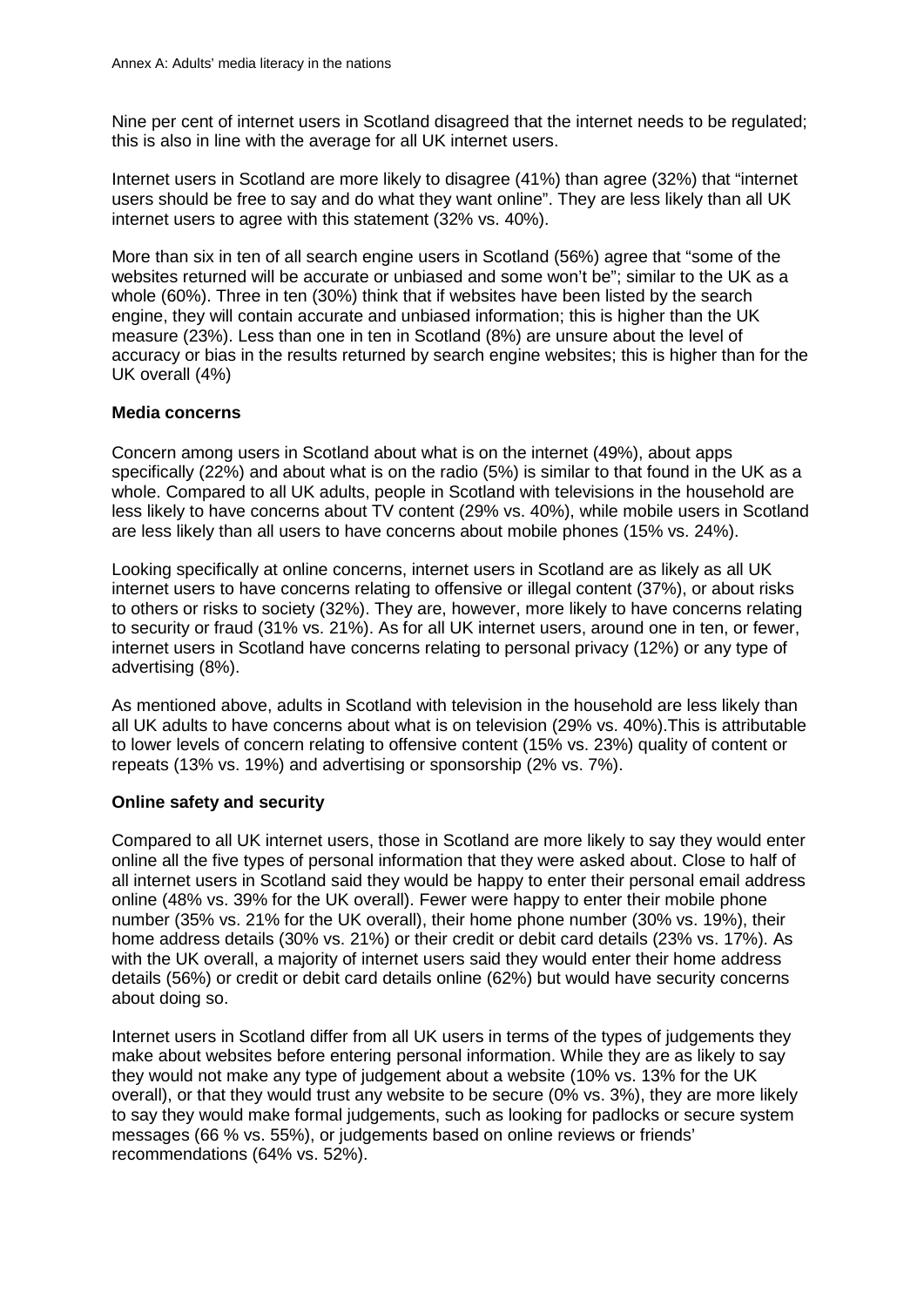One in five internet users in Scotland (19%) say they read website terms and conditions or privacy statements thoroughly, more than half (58%) only skim-read them, and around one in five (20%) don't read them. Internet users in Scotland are more likely than all UK internet users to say they just skim-read them (58% vs. 43%).

Four in ten (40%) internet users in the UK say they have ever given inaccurate or false details to websites in order to protect their personal identity online. Internet users in Scotland are less likely to say they have done this (30%).

Compared to the UK average, internet users in Scotland are more likely to say they are happy to provide personal information online to companies, as long as they get what they want. Three in four (76%) internet users in Scotland say they feel this way, compared to two in three users (68%) in the UK overall; this is due to internet users in Scotland being more likely to say they 'sometimes' feel this way (57% vs. 47%).

While half of all internet users in the UK (51%) state that they always, often or sometimes do not think about the personal information they are asked to provide to companies online, this is more likely for those in Scotland (62%).

Home internet users were asked whether they were aware of six online security measures or safety features, and for each that they were aware of, whether these were installed on any of the devices they used to go online at home. Awareness of each of the six features does not vary between Scotland and the UK average. Levels of use of four of the six security features are lower in Scotland than in the UK overall: anti-virus software (64% vs. 75%), email filters that can block unwanted or spam emails (32% vs. 40%), home WiFi protection from unauthorised access (29% vs. 40%) and anti-spyware (25% vs. 34%). A majority of home internet users in Scotland use firewalls (55%) and one in four use cookie deletion (27%); both of these measures are comparable to the UK overall.

Internet users were prompted with a list of possible negative online experiences and were asked whether they had experienced any of these in the past year. Compared to all UK internet users, those in Scotland were as likely to say they had experienced any of these nine events in the past 12 months (61%). Internet users in Scotland were, however, less likely to say they had received emails or instant messages sending them to a phishing website (18% vs. 25%) or to have had a virus on their home computer (13% vs. 23%).

A majority of internet users in Scotland (54%) said they had experienced spam email from companies trying to sell them something in the past year, but this is no more or less likely than for the UK overall (49%).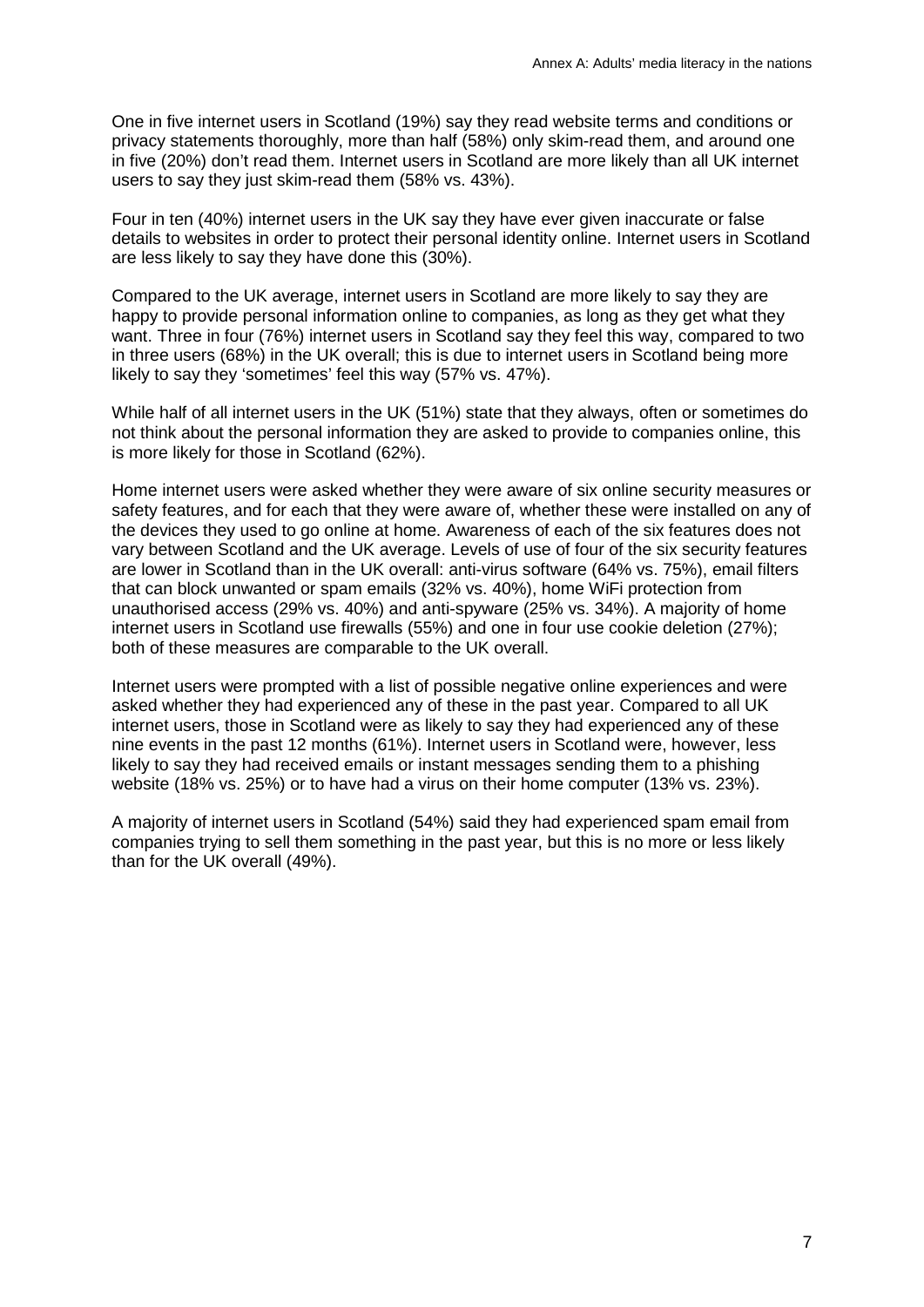## **1.2 Wales**

#### **Key findings**

#### **Compared to all UK adults, in 2014 those in Wales are**:

- more likely to say they regularly use a DVD or Blu-ray player, or a games console or player;
- more likely to be unsure about the main source of funding for the BBC website and commercial TV programmes; and
- less likely to think that radio content is regulated, and less likely to be aware that rules or regulations exist relating to the content of games, and the age you need to be to purchase them.

#### **Compared to all UK internet users, those in Wales are**:

- spending more time online at home per week, and less time online in other locations;
- less likely to undertake five of the 32 online activities at least quarterly;
- more likely to disagree strongly with the statement "I should be free to say and do what I want online";
- more likely to understand that results listed by search engines may not always be accurate and unbiased;
- less likely to be happy to enter certain types of personal information online;
- less likely to say they would not make a judgement about a website before entering personal information; and
- less likely to say they give out inaccurate or false details to websites to protect their personal identity.

#### **Compared to all UK mobile users, those in Wales are:**

• less likely to say they use their mobile for 16 out of 22 activities at least quarterly.

#### **Take-up and use**

When asked which media device they would miss the most, close to two in five adults in Wales chose a television set (38%), three in ten (28%) said they would most miss their mobile phone, and one in seven (15%) their desktop or laptop computer. A similar number would miss radio (6%), books, magazines or newspapers (5%), or a tablet computer (5%). There are no differences in the devices that adults in Wales would miss the most compared to all UK adults.

The overall claimed volume of internet use per week among users in Wales does not differ from that for all UK adult users (21.2 hours vs. 20.5 hours). There are, however, differences by location of use: internet users in Wales say they spend more time online at home (15.3 vs. 12.6 hours for the UK overall), and less time online in the workplace or place of education (4.2 vs. 5.5 hours) or elsewhere (1.6 vs. 2.3 hours).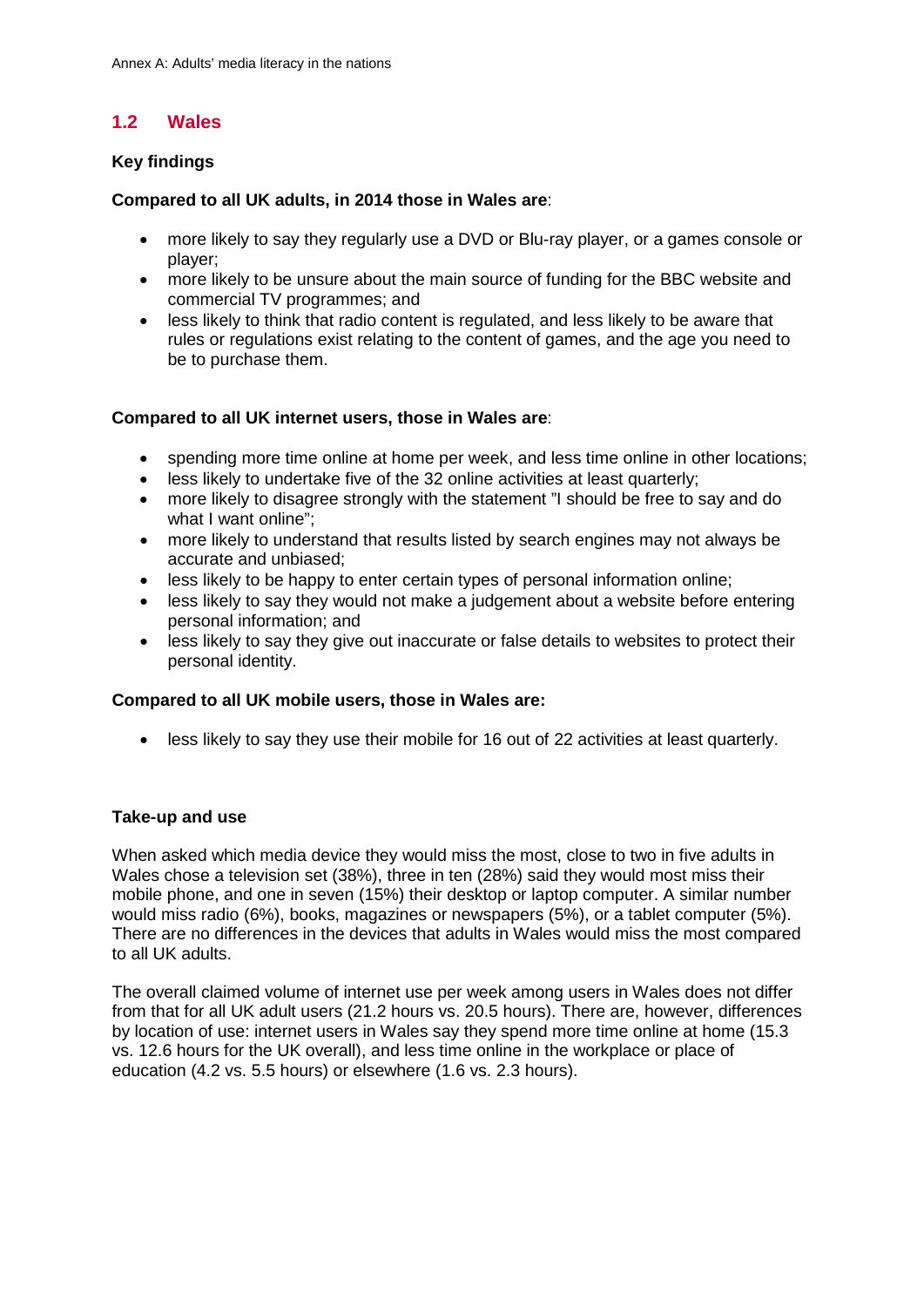#### **Media activities**

Nine in ten adults in Wales (90%) use a television set regularly (defined in the study as 'almost every day'), and more than eight in ten (83%) regularly use a mobile phone.

Regular use of a desktop or laptop computer (68%), books, magazines or newspapers (58%) or radio (55%) is lower than regular use of a TV set or mobile phone, but these are still used almost every day by a majority of adults in Wales.

As with the UK overall, less than half of adults in Wales regularly use a tablet computer (40%), a DVD or Blu-ray player (33%) a games console or player (21%) or an MP3 player (16%). For two devices, regular use of differs to the UK average: adults in Wales are more likely to use a DVD or Blu-ray player (33% vs. 19%) and a games console or player (21% vs. 15%).

#### **Online use**

Adults who go online were asked to estimate how many different websites they visited in a typical week. Internet users in Wales are as likely as all UK internet users to visit one to four (26%), five to ten (39%), 11 to 20 (17%), and more than 20 (19%) different websites in a typical week.

When asked to think about 'most weeks when they go online', four in ten adult internet users in Wales (43%) said they used "maybe one or two websites or apps they had not visited before". One in three users in Wales (34%) said they only used websites or apps they had visited before, while one in five (20%) said they used lots of websites or apps they had not visited before. None of these measures differ to those for UK users as a whole.

#### **Online activities**

Internet users were prompted with a list of 32 online activities and were asked to say how frequently they undertook each of them. Eleven activities are carried out at least quarterly (every three months or more often) by a majority of internet users in Wales: general online surfing/ browsing (93%), emailing (87%), buying things online (74%), looking at social media sites or apps (71%), using instant messaging services (71%), finding information for leisure time (68%), looking at news websites or apps (62%), watching online or downloading short video clips such as music videos or comedy clips (62%), banking and paying bills online (58%), finding information for work/ job/ studies (56%) and finding information about healthrelated issues (52%).

No other online activity that we asked about is undertaken at least quarterly by a majority of internet users in Wales.

In 2014, compared to all UK adult internet users, users in Wales were no more likely to undertake any of the 32 online activities and were less likely to undertake five: filling in a form or application online (33% vs. 43%), making or receiving telephone or video calls using services like Skype or FaceTime (31% vs. 42%), completing government processes online (27% vs. 34%), looking at political or campaign or issue websites (18% vs. 26%) and setting up or maintaining a website or blog (11% vs. 16%).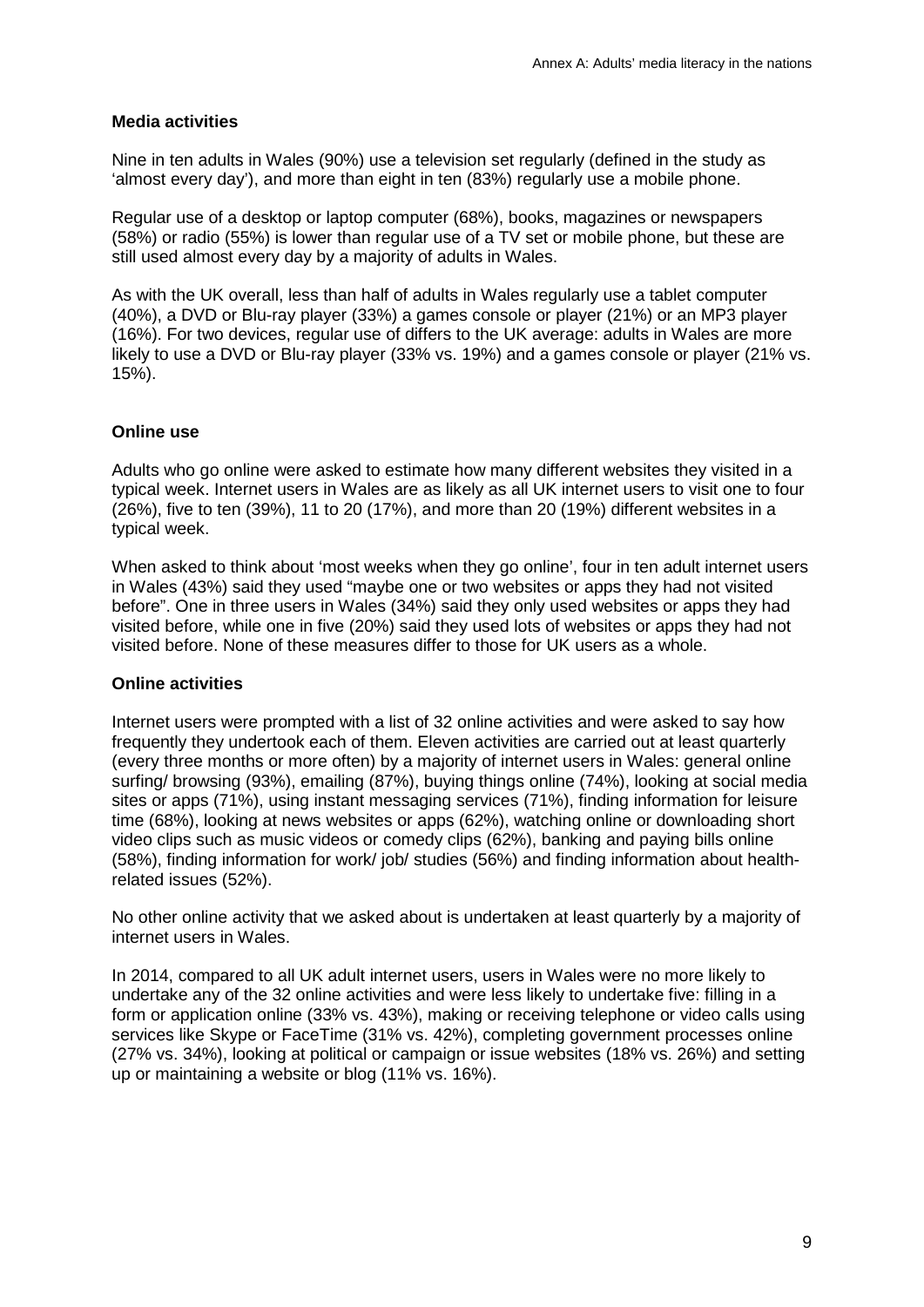#### **Mobile activities**

The most commonly-mentioned mobile phone activities carried out at least quarterly by a majority of users in Wales are calls (95%), texts (89%), taking photos (64%), visiting websites (54%), sending or receiving photo messages (54%) and sending or receiving emails (51%). A minority of mobile phone users in Wales said they used their mobile phone at least quarterly for any of the other activities that we asked about.

Compared to all UK mobile users in 2014, mobile phone users in Wales are less likely to say they use their mobile phone on a quarterly basis for 16 of the 22 activities that we asked about.

These differences in quarterly mobile phone use might be attributable to the incidence of smartphone ownership, although adults in Wales are as likely as all UK adults to own a smartphone (62% vs. 66% for the UK overall).

#### **Knowledge and understanding**

How people assess the accuracy of media sources, the extent to which they understand how media are funded and regulated, and the concerns they have about certain types of media, can provide some insight into what informs their media choices.

The majority of adults in Wales are aware of the main sources of funding for BBC TV programmes (79%), for commercial TV programmes (73%) and for the BBC website (54%). A minority of adults in Wales are not aware of the main sources of funding for the BBC website (46%) and for search engine websites (38%).

There is no difference between adults in Wales and all UK adults in terms of awareness of the main sources of funding for search engine websites. Adults in Wales are, however, more likely to be unsure about how the BBC website is funded (36% vs. 28%) and how commercial TV programmes are funded (19% vs. 13%).

The majority of adults in Wales believe that content on TV (85%), in the press (76%) and on radio (71%) is regulated. In 2014, adults in Wales were less likely than all UK adults to believe that radio content is regulated (71% vs. 79%) and more likely to say they are unsure (20% vs. 14%).

UK adults were asked whether they were aware of any rules or regulations about the content of computer or online games, and what age you had to be to purchase them. More than four in ten adults in Wales (44%) were aware that such regulations were in place; lower than the UK average (60%). Adults in Wales are more likely than all UK adults to say they are unsure whether such regulations exist (43% vs. 24%). These differences may be attributable to the incidence of gaming. However, adults in Wales are as likely as all UK adults to play games at home or elsewhere (38% vs. 44% for the UK overall).

In 2014, adults were asked to say how much of what can be seen and read online they believe to be regulated. One in five adults (20%) in Wales are unsure how much is regulated; a quarter (25%) believe that all or most of what can be seen or read online is regulated. In contrast, considerably fewer (7%) say that no online content is regulated. Close to half of all adults in Wales (48%) gave the correct response, i.e. that some of what can be seen or read online is regulated. None of these measures differ from the UK average.

Internet users were asked the extent to which they agreed or disagreed that the internet needs to be regulated, in terms of what can be shown and written online. More than eight in ten internet users in Wales (83%) agree that the internet needs to be regulated; a a majority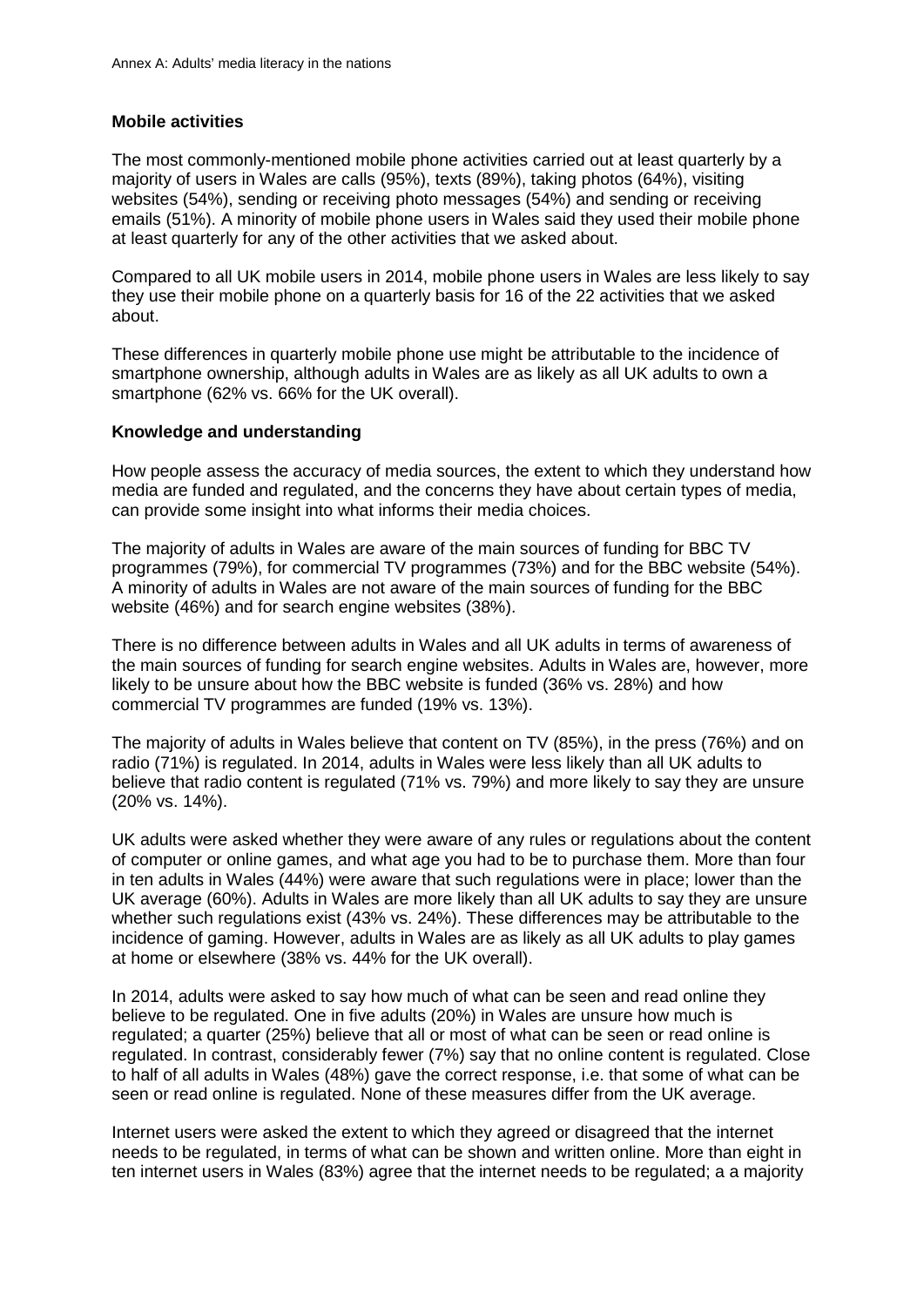agree strongly (65%). These measures are in line with those for the UK overall. Six per cent of internet users in Wales disagree that the internet needs to be regulated; this is also similar to the UK average.

Internet users in Wales are more likely to disagree (49%) [4](#page-11-0) than agree (35%) with the statement "I should be free to say and do what I want online". Compared to all internet users, those in Wales are more likely to disagree strongly (29% vs. 19% for the UK overall) and are less likely to agree strongly (10% vs. 16% for the UK overall).

Among those who use search engines, adults in Wales are more likely than those in the UK as a whole to give the correct response that "some websites will and some won't be accurate or unbiased" (72% vs. 60%). One in ten (11%) search engine users in Wales think that if websites have been listed by the search engine they will contain accurate and unbiased information; this is lower than the UK measure (23%).

#### **Media concerns**

More than half of all internet users in Wales have concerns about what is on the internet (56%), while more than one in three TV viewers have concerns about what is on television (36%). Around one in four app users (27%) have concerns about apps, and a comparable proportion of adult mobile phone users have concerns about mobiles (23%). Around one in 20 who listen to radio have concerns about radio (7%). These levels of concern among adult users in Wales do not differ from those seen among all UK adult users.

Four in ten internet users in Wales say they have concerns relating specifically to offensive or illegal content (42%) with three in ten citing risks to others or to society (30%) and one in five saying they have security or fraud concerns (19%). A similar proportion of internet users in Wales are concerned about online advertising (8%) or personal privacy (6%). None of these incidences differ from all UK internet users.

Compared to all UK adults, adults in Wales with a television in the household are no more likely to have concerns relating to offensive content (22%) quality of content or repeats (15%), advertising or sponsorship (4%) or diversity in content (4%).

#### **Online safety and security**

In 2014, internet users in Wales were as likely as all UK internet users to say they would be happy to enter their home address details online (19%) or would have security concerns about doing so but would still do it (61%). A similar proportion of internet users in Wales are happy to enter their credit card details online (15%) or would do it but with concerns (62%); both of these latter measures are also in line with the UK average.

Compared to the other personal details they were asked about, internet users in Wales, as for the UK overall, are more likely to say they would never enter their mobile phone number (27%) or their home phone number online (27%), due to security concerns. Compared to the UK average, internet users in Wales are less likely to say they would be happy to enter their email address (29% vs. 39%) or their mobile phone number (14% vs. 21%).

Over half of all internet users in Wales (59%) say they would make a formal judgement about a website (such as looking for a padlock or secure system message) before entering personal information, similar to the proportion of all UK internet users (55%). A majority of internet users in Wales would rely on judgements based on reviews or recommendations by peers or friends (55%); this is also comparable to the UK average (52%). Users in Wales

<span id="page-11-0"></span> $<sup>4</sup>$  This figure differs slightly to that shown in the chart due to rounding.</sup>  $\overline{\phantom{a}}$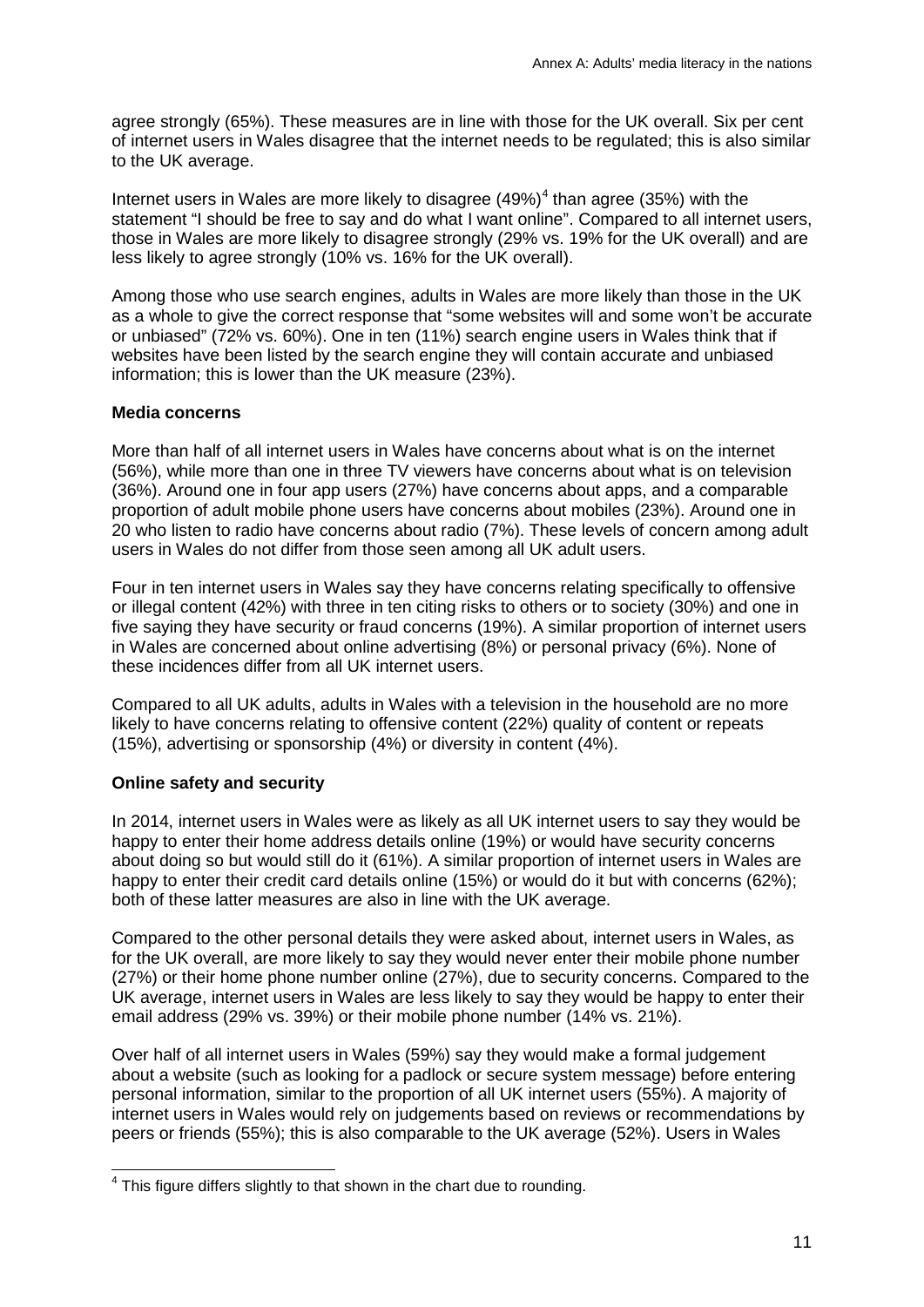are, however, less likely to say that they would not make a judgement about a website before entering personal details (4% vs. 13% for the UK overall).

More than two in ten adult internet users in Wales (22%) say they read website terms and conditions/ privacy statements thoroughly, similar to the UK as whole (23%). Two in five (40%) say that they are aware of them, but skim through them without reading them properly, which is also comparable to the UK average (43%). One in four internet users in Wales say they don't read them, as for the UK overall (25%).

While four in ten (40%) internet users in the UK say they have ever given inaccurate or false details to websites in order to protect their personal identity online, those in Wales are less likely to say they have done this (20%).

Compared to the UK average, internet users in Wales are as likely to say they are 'always' happy to provide personal information online to companies as long as they get what they want (8% vs. 7% for the UK overall). A further one in six (17%) internet users in Wales say they are 'often' happy to provide this information, while more than four in ten (42%) say they are 'sometimes' happy to. These measures are also in line with the UK average.

Internet users in Wales are twice as likely as all UK internet users to say they do not 'always' think about the personal information they are providing to companies online (29% vs. 14% for the UK overall).

Home internet users were asked whether they were aware of six online security measures or safety features, and for each that they were aware of, whether these were installed on any of the devices they used at home to go online. The majority of internet users in Wales are aware of all six features: anti-virus software (93%), firewalls (83%), email filters that can block unwanted or spam emails (65%), anti-spyware (65%), home WiFi protection from unauthorised access (58%), and browser cookie deletion (57%). In contrast, only two, antivirus software (73%) and firewalls (54%), are used by a majority of internet users in Wales.

Awareness and use of five of the six features does not vary when comparing Wales to the UK average. Internet users in Wales are more likely to say they do not use anti-virus software (20% vs. 14%).

Internet users were prompted with a list of possible negative online experiences and were asked whether they had experienced any of these in the past year. Internet users in Wales are as likely as all UK users to have experienced all nine events in the past 12 months. More than half (52%) have received spam or unwanted emails, one in four (27%) have received emails or messages sending them to a 'phishing' website and one in five (20%) have had a computer virus on their home computer. All of the other remaining six negative types of online activity were experienced by less than one in ten internet users in Wales.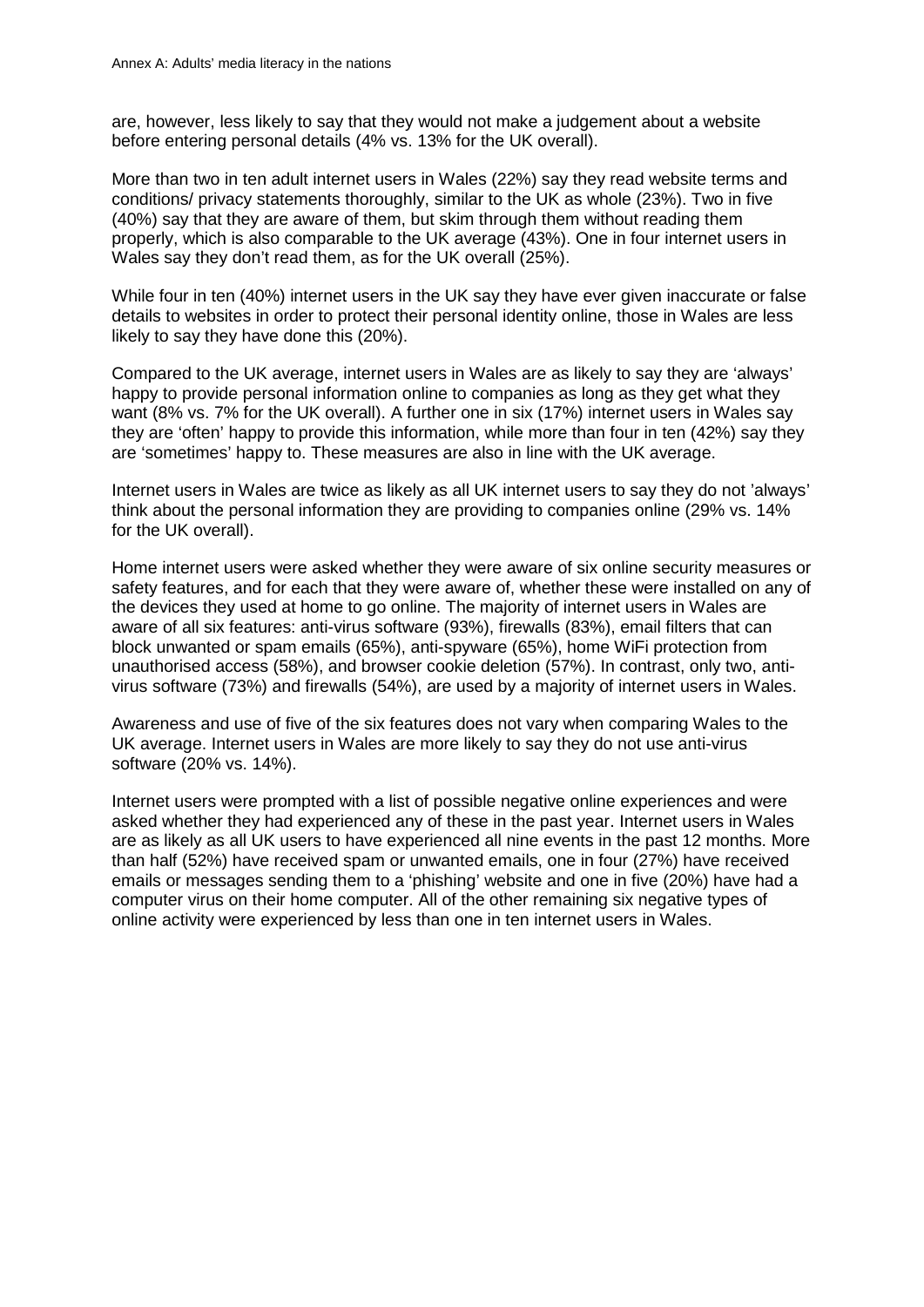## **1.3 Northern Ireland**

#### **Key findings**

#### **Compared to all UK adults, in 2014 those in Northern Ireland are:**

- less likely to say they would most miss a television set and more likely to miss a mobile phone or a radio;
- less likely to regularly use a desktop computer or laptop, books, magazines or newspapers, a DVD or Blu-ray player or an MP3 player;
- less likely to be aware of how search engine websites are funded;
- more likely to be unsure about the extent to which online content is regulated and less likely to say that 'some' of this content is regulated; and
- more likely to have concerns about offensive content on television.

#### **Compared to all UK internet users, those in Northern Ireland are:**

- less likely to undertake 11 of the 32 online activities at least quarterly;
- more likely to disagree strongly with the statement "I should be free to say and do what I want online":
- less likely to understand that the results listed by search engines may not always be accurate and unbiased;
- more likely to have concerns about the risks posed to others or to society by the internet;
- more likely to judge websites based on reviews or recommendations by peers or friends before entering personal details;
- more likely to say they do not read website terms and conditions;
- more likely to say they don't really think about the personal information they are providing to companies online; and
- less likely to be aware of, and use, most online security measures.

#### **Compared to all UK mobile users, those in Northern Ireland are:**

• less likely to use their phone to take photos, for email and for features such as maps or satellite navigation, at least quarterly.

#### **Take-up and use**

When asked which media device they would miss the most, more than four in ten adults in Northern Ireland (43%) chose their mobile phone, three in ten chose the TV set (29%), one in ten a desktop computer or laptop (11%) or radio (11%). Three per cent of adults said they would miss their tablet most, and only 1% chose books, magazines or newspapers. Unlike England, Scotland and Wales, there are differences in the most-missed media among adults in Northern Ireland when compared to the UK average. Adults in Northern Ireland are more likely to say they would miss their mobile phone (43% vs. 32%) or radio (11% vs. 5%) and less likely to miss a TV set (29% vs. 37%) or books, magazines and newspapers (1% vs. 5%).

The overall claimed volume of internet use per week among internet users in Northern Ireland is comparable to that for all UK adult internet users (21.6 hours vs. 20.5 hours). Similarly, there are no differences in internet use by location when comparing Northern Ireland and the UK overall. Overall, adults in Northern Ireland and those in the UK as a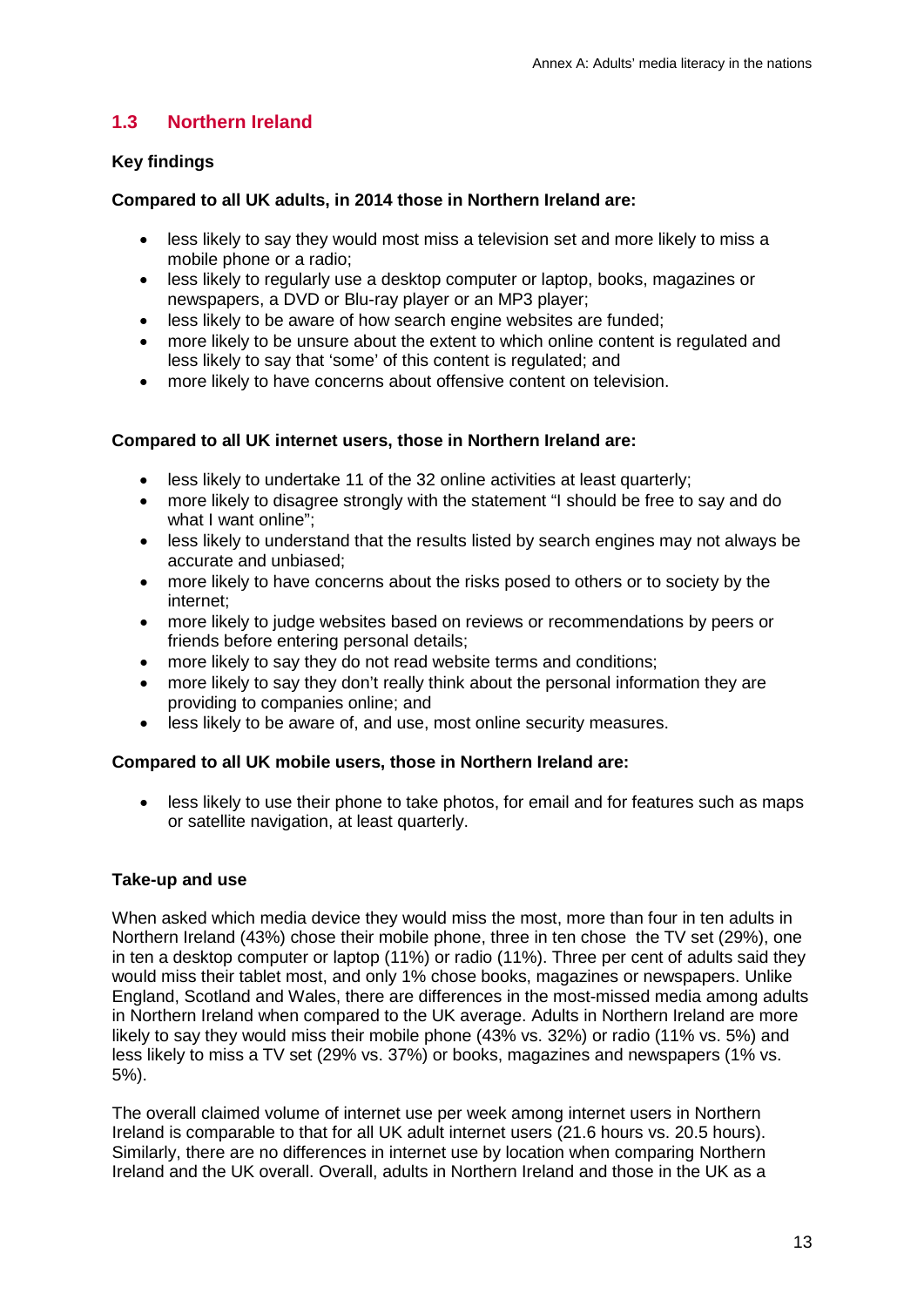whole spend a similar amount of time online at home (13.6 vs. 12.6 hours), in the workplace or place of education (5.3 vs. 5.5 hours) and elsewhere (2.7 vs. 2.3 hours).

#### **Media activities**

More than nine in ten (94%) adults in Northern Ireland use a TV set regularly (defined in the study as 'almost every day'), and close to nine in ten (86%) regularly use a mobile phone. Six in ten regularly listen to radio (59%) while four in ten read books, magazines or newspapers (40%), use a desktop computer or laptop (39%), or use a tablet (39%). One in eight adults in Northern Ireland (13%) regularly use a DVD or Blu-ray player and one in ten regularly use a games console or player (11%). Less than one in ten regularly use an MP3 player (7%).

Adults in Northern Ireland are no more likely than the UK average to regularly use any of these media devices. They are, however, less likely to regularly use four devices: desktop computer or laptop (39% vs. 61%), books, magazines or newspapers (40% vs. 54%), DVD or Blu-ray player (13% vs. 19%) and MP3 player (7% vs. 12%).

#### **Online use**

Adults who go online were asked to estimate how many different websites they visited in a typical week. Internet users in Northern Ireland are as likely as all UK internet users to visit one to four (19%), five to ten (45%), 11 to 20 (19%), and more than 20 (15%) different websites in a typical week.

When asked to think about 'most weeks when they go online', four in ten of all adult internet users in Northern Ireland (42%) said they used "maybe one or two websites or apps they had not visited before". Slightly fewer said they only used websites or apps they had visited before (34%), while two in ten users in Northern Ireland said they used lots of websites they had not used before (19%). None of these measures differs to the UK as a whole.

#### **Online activities**

Of the 32 online activities covered, 12 are carried out at least quarterly by a majority of internet users in Northern Ireland: general surfing/ browsing the internet (92%), emailing (77%), looking at social media sites/ apps (71%), using instant messaging services (69%), looking at news websites or apps (61%), buying things online (60%), finding information for leisure time (58%), watching online, or downloading, short video clips such as music videos or comedy clips (56%), banking and paying bills online (53%), finding information for work/ job/ studies (53%), finding information about public services provided by local or national government (51%), and sharing links to websites or online articles, e.g. on Twitter, Facebook, Reddit or LinkedIn (51%).

Among the types of activities undertaken at least quarterly in 2014, the majority are similar to those for all UK users, with some exceptions. Users in Northern Ireland are less likely than those in the UK as a whole to: email (77% vs. 88%), buy things online (60% vs. 69%), find information for leisure time (58% vs. 69%), bank and pay bills online (53% vs. 63%), look at sites or apps for news about or events in the local area or the local community (37% vs. 48%), make or receive telephone or video calls using services like Skype or FaceTime (34% vs. 42%), look at job opportunities (28% vs. 36%), complete government processes online (24% vs. 34%), fill in a form or application online (22% vs. 43%), sell things online (14% vs. 22%), or sign an online petition (7% vs. 13%).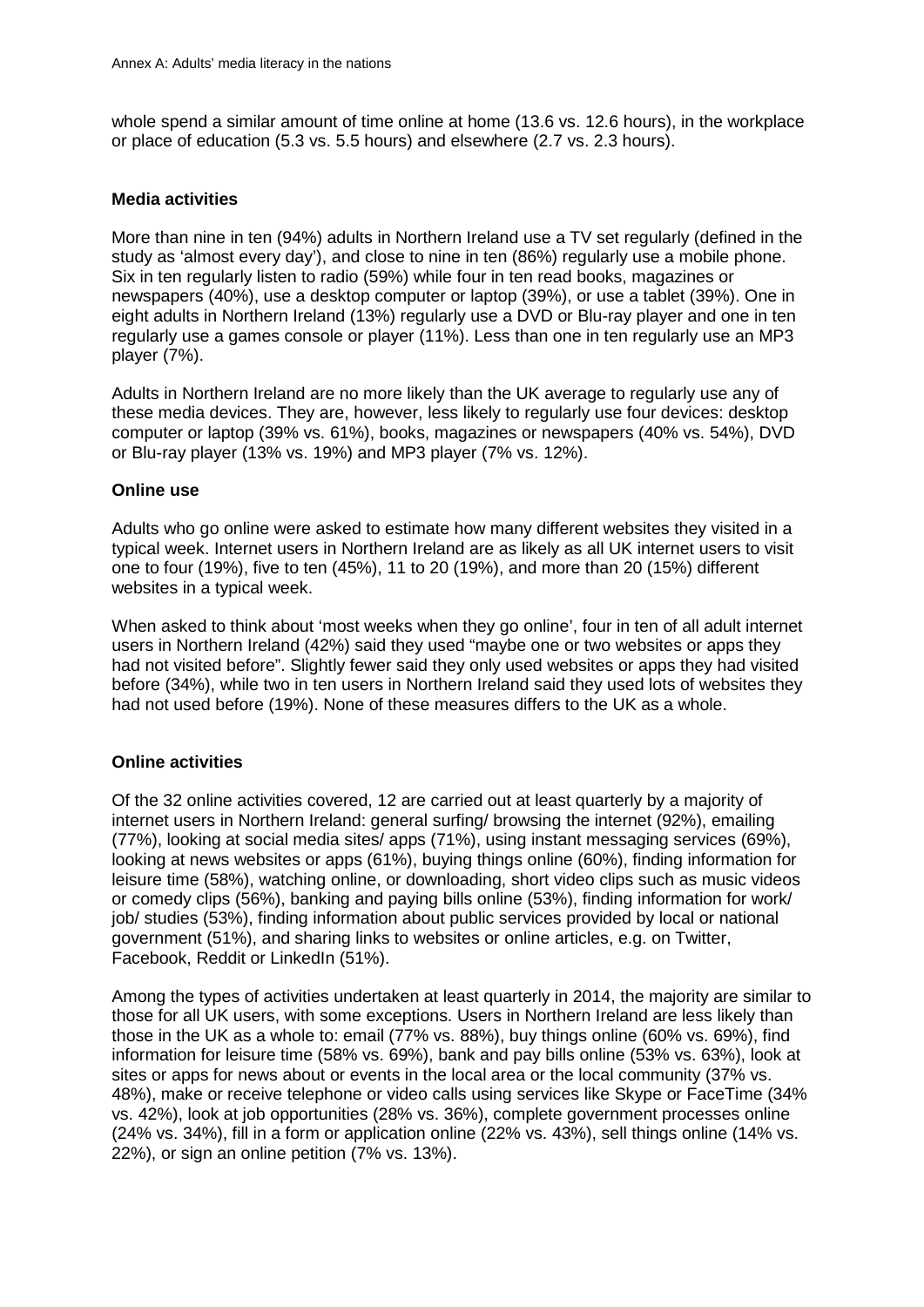#### **Mobile activities**

Mobile phone users in Northern Ireland are as likely as those in the UK to use their mobile phone at least quarterly to make or receive calls (99% vs. 97%), send or receive texts (93% vs. 93%), send or receive photo messages (60% vs. 58%), visit websites (59% vs. 61%), and visit social media sites (55% vs. 56%). Taking photos is the only other activity carried out by a majority of mobile users in Northern Ireland (65%) but this is less likely than in the UK overall (72%).

A minority of those in Northern Ireland use their phone at least quarterly for any of the other types of activities that we asked about. Two of these activities are less likely to be undertaken quarterly by mobile users in Northern Ireland compared to the UK overall: email (48% vs. 59%) and using features such as maps or satellite navigation to plan a route to a destination (36% vs. 45%).

No activities are more likely to be undertaken, at least quarterly, by users in Northern Ireland than by UK mobile users.

#### **Knowledge and understanding**

How people assess the accuracy of media sources, the extent to which they understand how media are funded and regulated, and the concerns they have about certain types of media, can provide some insight into what informs their media choices.

Among adults in Northern Ireland, the majority are aware of the main sources of funding for BBC television (79%), commercial TV programmes (67%) and the BBC website (63%), and a minority are aware of funding for search engines (33%).

While awareness of the main sources of funding for BBC television, commercial television, and the BBC website is comparable to that of all UK adults, those in Northern Ireland are less likely to be aware of the main source of funding for search engine websites (33% vs. 45%), and more likely to say they are unsure (41% vs. 31%).

In 2014, adults in Northern Ireland were as likely as all UK adults to believe that content on TV (86%), in the press (74%), and on radio (74%) is regulated.

Adults were asked whether they were aware of any rules or regulations about the content of computer or online games, and what age you had to be to purchase them. Six in ten adults in Northern Ireland (60%) are aware that such regulations are in place, one in four (26%) are unsure, and the remaining 14% believe that such regulations do not exist. None of these measures differ to those for the UK overall.

In 2014, adults were asked about how much of what can be seen and read online they believe to be regulated. More than one in four adults (27%) in Northern Ireland are unsure how much is regulated; three in ten (31%) believe that all or most of what can be seen or read online is regulated. In contrast, considerably fewer (9%) say that no online content is regulated. One in three adults in Northern Ireland (33%) gave the correct response, i.e. some of what can be seen or read online is regulated. Compared to all UK adults, those in Northern Ireland are less likely to give the correct response, (33% vs. 46%) and are more likely to be unsure (27% vs. 18%).

Internet users were asked the extent to which they agreed or disagreed that the internet needs to be regulated, in terms of what can be shown and written online. Eight in ten internet users in Northern Ireland (80%) agreed that the internet needs to be regulated, with a majority agreeing strongly (60%). These measures are in line with those for the UK overall.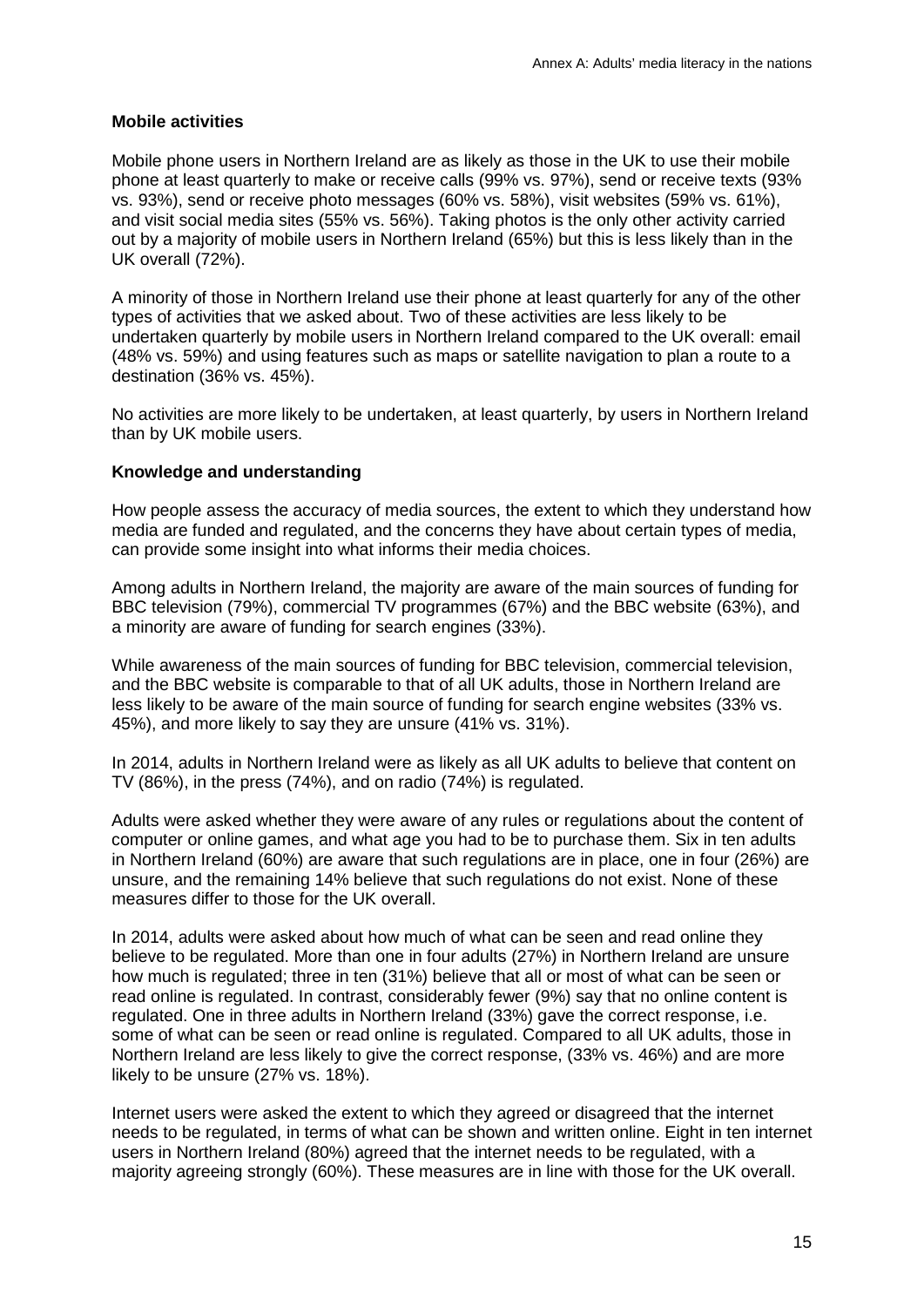Eight per cent of internet users in Northern Ireland disagreed that the internet needs to be regulated; this is also in line with the UK average.

Internet users in Northern Ireland are more likely to disagree strongly (27%) than to agree strongly (20%) with the statement "I should be free to say and do what I want online". Compared to all internet users, those in Northern Ireland are more likely to disagree strongly (27% vs. 19% for the UK overall).

Four in ten (40%) of all search engine users in Northern Ireland believe that 'some of the websites returned by a search will be accurate or unbiased, while others will not'; this is lower than the UK average (60%). Around one in eight (13%) search engine users in Northern Ireland are unsure about the level of accuracy or bias in the results returned by search engine websites, higher than for the UK overall (4%).

#### **Media concerns**

A majority of adult internet users in Northern Ireland have concerns about internet content (56%), and four in ten TV viewers have concerns about what is on television (41%). Three in ten app users are concerned about apps (30%) and one in five adult mobile phone users in Northern Ireland have concerns about mobiles (20%). Less than one in ten who listen to radio have concerns about what is on radio (8%). These levels of concern among adult users in Northern Ireland do not differ to those among all UK adult users of each platform.

At an overall level, there are no differences in concerns about the internet among users in Northern Ireland compared to all UK users (56% vs. 51%). When looking at specific types of concern, internet users in Northern Ireland are more likely than all UK internet users to have concerns relating to risks to others or to society (39% vs. 28%). There are no further differences when looking specifically at types of online concerns.

Adults in Northern Ireland with a television in the household are no more likely than all UK adults to have concerns about television at an overall level (41% vs. 40% for the UK overall), but are more likely to have concerns relating to offensive content on television (35% vs. 23%).

#### **Online safety and security**

In 2014, internet users in Northern Ireland were as likely as all UK internet users to say they were happy to share each of five types of personal information online: personal email address (33% vs. 39%), home address details (26% vs. 21%), mobile phone number (26% vs. 21%), home phone number (21% vs. 19%), and credit/ debit card details (17% vs. 17%).

Internet users in Northern Ireland are as likely as those in the UK as a whole to make formal judgements about websites (such as looking for padlocks or other system messages) before entering personal details (61% vs. 55%). Six in ten (62%) make peer judgements (online reviews or recommendations from friends), which is greater than for all UK internet users (52%). Four per cent say they would not trust any site to be secure, and one in ten (11%) would not make any type of judgement. Both these latter measures are comparable to the UK as a whole.

One in eight adult internet users in Northern Ireland (13%) say they read website terms and conditions/ privacy statements thoroughly. Four in ten (40%) either say they skim them without reading them properly, or say they don't read them (39%). Compared to all UK internet users, those in Northern Ireland are less likely to say they read them thoroughly (13% vs. 23%) and more likely to say they do not read them (39% vs. 26%).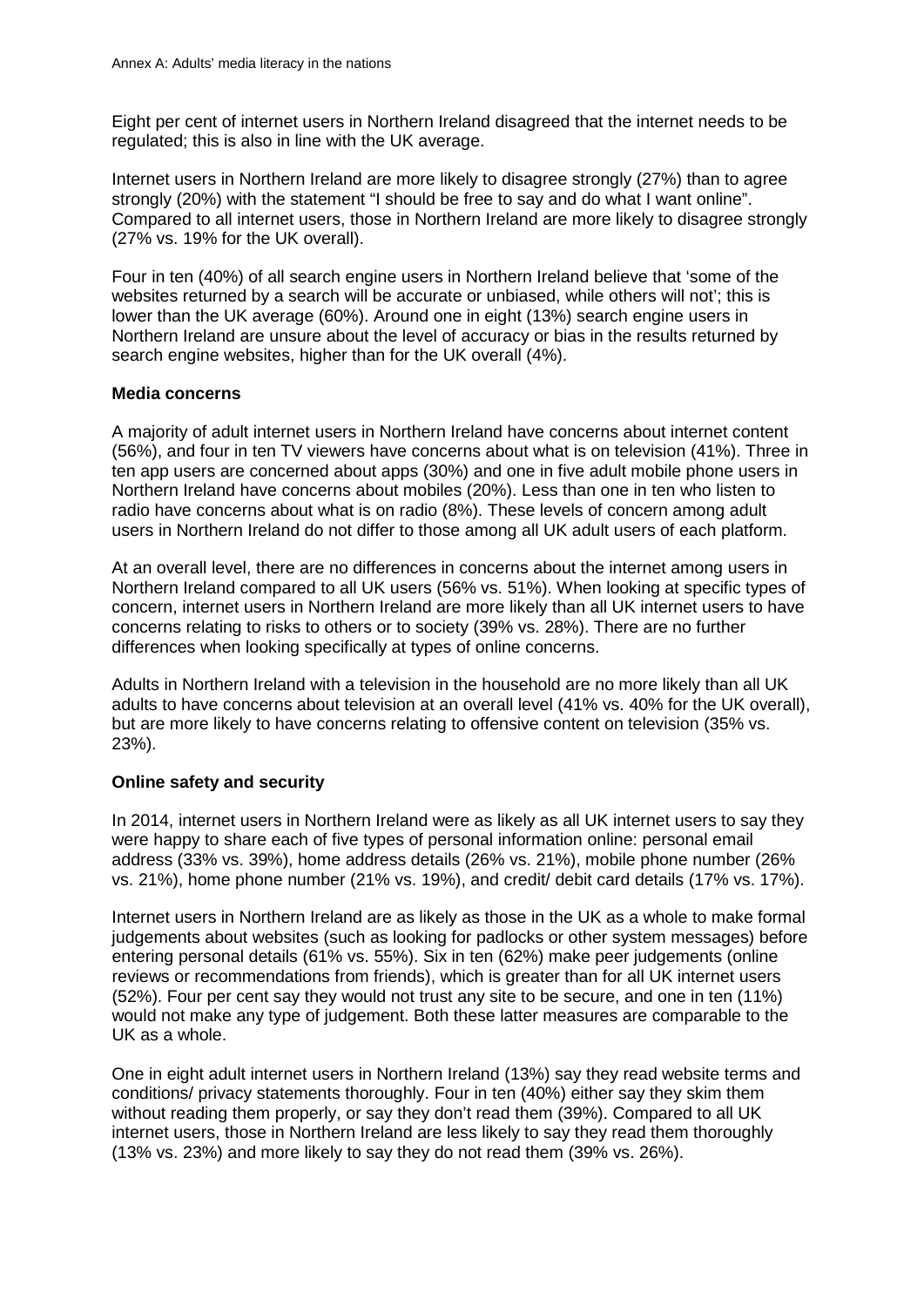Four in ten (40%) internet users in Northern Ireland say they have ever given inaccurate or false details to websites in order to protect their personal identity online; this matches the UK average (40%). Users in Northern Ireland are, however, less likely to say they 'always' give false information (0% vs. 3% for the UK overall).

Three in four (74%) internet users in Northern Ireland say they are happy to provide personal information online to companies as long as they get what they want; this measure is in line with the UK average (68%).

Two in three (65%) internet users in Northern Ireland say they don't really think about the personal information they are providing to companies online, higher than the figure for all UK internet users (51%).

Home internet users were asked whether they were aware of six online security measures or safety features, and for each that they were aware of, whether these were installed on any of the devices they used at home to go online. Awareness of the following five security measures or safety features is lower in Northern Ireland than in the UK as a whole: anti-virus software (82% vs. 90%), anti-spyware (55% vs. 65%), email spam filters (54% vs. 67%), home WiFi protection from unauthorised access (50% vs. 63%) and browser cookie deletion (42% vs. 57%). Compared to the UK as a whole, home internet users in Northern Ireland are therefore less likely to use each of these five security measures or safety features. While awareness of firewalls does not differ between internet users in Northern Ireland and the UK overall, they are less likely to be used in Northern Ireland (47% vs. 55%).

Internet users were prompted with a list of possible negative online experiences and were asked whether they had experienced any of these in the past year. More than one in four users in Northern Ireland (28%) had experienced spam or unwanted email, lower than the UK average (49%).

Close to two in ten (18%) had received emails or instant messages from companies not known to them, directing them to a website which asked them for their personal details; this is also less likely than among all UK internet users (25%). Users in Northern Ireland are also less likely than all UK users to say they have had emails sent from their email address or social media account without permission (5% vs. 10%).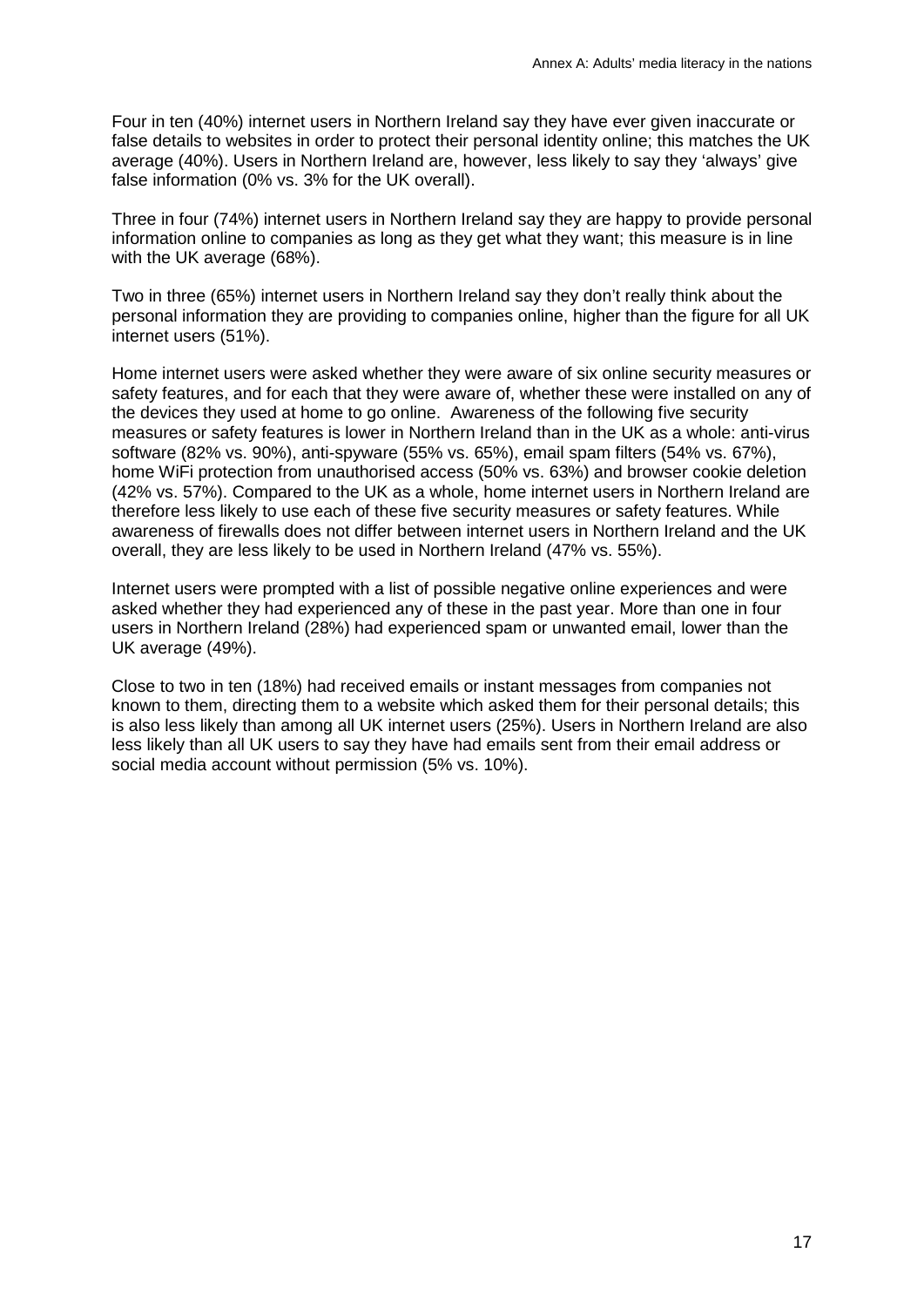## **Section 2**

# <span id="page-18-0"></span>**Table of Figures**

| Figure 1: |                                                                                          |      |
|-----------|------------------------------------------------------------------------------------------|------|
| Figure 2: |                                                                                          |      |
| Figure 3: |                                                                                          |      |
| Figure 4: |                                                                                          |      |
| Figure 5: | Estimated number of different websites visited in a typical week, by nation:             |      |
|           |                                                                                          | . 21 |
| Figure 6: | Use of new websites in most weeks when the internet is used, by nation:                  |      |
|           | 2014                                                                                     |      |
| Figure 7: |                                                                                          |      |
| Figure 8: | Mobile phone activities carried out at least quarterly, by nation: 201424                |      |
| Figure 9: | Awareness of the main source of funding for BBC television programmes                    |      |
|           |                                                                                          | 25   |
|           | Figure 10: Awareness of the main source of funding for commercial television             |      |
|           |                                                                                          |      |
|           |                                                                                          |      |
|           | Figure 12: Awareness of rules and regulations relating to the content of games, by       |      |
|           |                                                                                          |      |
|           | Figure 13: Opinions on extent to which online content is regulated, by nation: 201427    |      |
|           | Figure 14: Extent of agreement that the internet needs to be regulated, by nation:       |      |
|           |                                                                                          | 27   |
|           | Figure 15: Extent of agreement "I should be free to say and do what I want online", by   |      |
|           | . 28                                                                                     |      |
|           | Figure 16: Search engine users' attitudes towards the accuracy or bias of the            |      |
|           |                                                                                          |      |
|           |                                                                                          |      |
|           |                                                                                          |      |
|           |                                                                                          |      |
|           | Figure 20: Personal details prepared to enter online, by nation (1-3 of 5): 201430       |      |
|           | Figure 21: Personal details prepared to enter online, by nation (4-5 of 5): 201431       |      |
|           | Figure 22: Types of judgements made about a website before entering personal             |      |
|           | 31                                                                                       |      |
|           | Figure 23: Awareness of, and reaction to, website terms and conditions/ privacy          |      |
|           |                                                                                          | 32   |
|           | Figure 24: Extent to which statement about providing companies with personal             |      |
|           |                                                                                          | 32   |
|           | Figure 25: Security measures/ safety features installed on devices used to go online     |      |
|           |                                                                                          | 33   |
|           | Figure 26: Security measures/ safety features installed on devices used to go online     |      |
|           |                                                                                          | 33   |
|           | Figure 27: Experience of negative types of online activity in past 12 months, by nation: |      |
|           |                                                                                          | 34   |
|           |                                                                                          |      |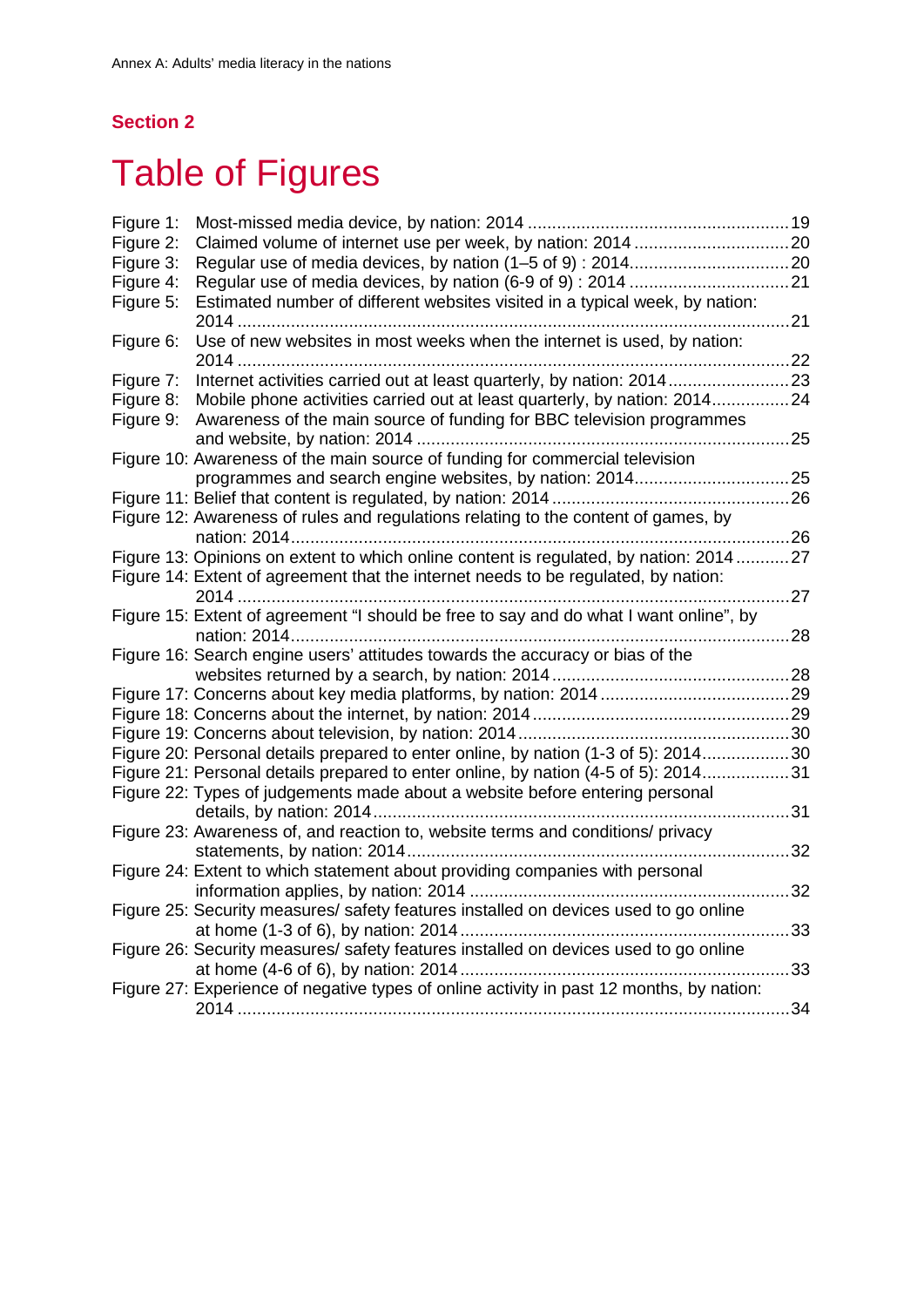### **Section 3**

## <span id="page-19-0"></span>Media literacy, by nation: charts



<span id="page-19-1"></span>**Figure 1: Most-missed media device, by nation: 2014**

A2 – Which one of the things you use almost every day would you miss the most if it got taken away? (Prompted responses, single coded) – NB Showing responses in 2014 given by more than 2% at an overall level. Base: All adults aged 16+ (1890 UK, 1206 England, 229 Scotland, 229 Wales, 226 Northern Ireland). Significance testing shows any difference

between any nation and the UK Source: Ofcom research, fieldwork carried out by Saville Rossiter-Base in October to November 2014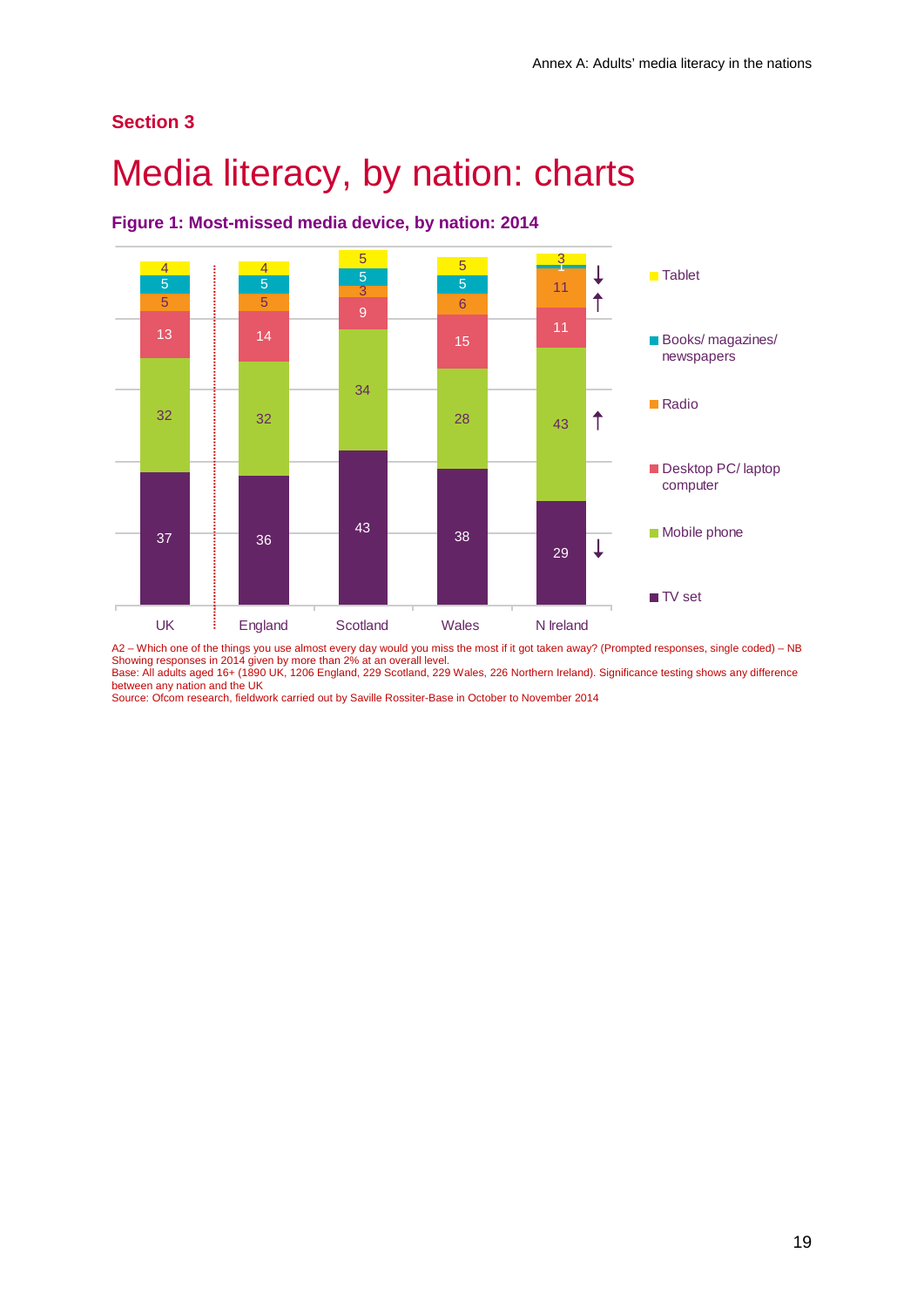

#### <span id="page-20-0"></span>**Figure 2: Claimed volume of internet use per week, by nation: 2014**

IN6A-C – How many hours in a typical week would you say you go online at home/ at your workplace or place of education/ anywhere else? (Unprompted responses, single coded)

<span id="page-20-1"></span>Base: All adults aged 16+ who use the internet at home or elsewhere (1609 UK, 1022 England, 194 Scotland, 200 Wales, 193 Northern Ireland). Significance testing shows any difference between any nation and the UK Source: Ofcom research, fieldwork carried out by Saville Rossiter-Base in October to November 2014



#### **Figure 3: Regular use of media devices, by nation (1–5 of 9): 2014**

A1 – Which of the following do you use almost every day? (Prompted responses, multi-coded)

Base: All adults aged 16+ (1890 UK, 1206 England, 229 Scotland, 229 Wales, 226 Northern Ireland). Significance testing shows any difference between any nation and the UK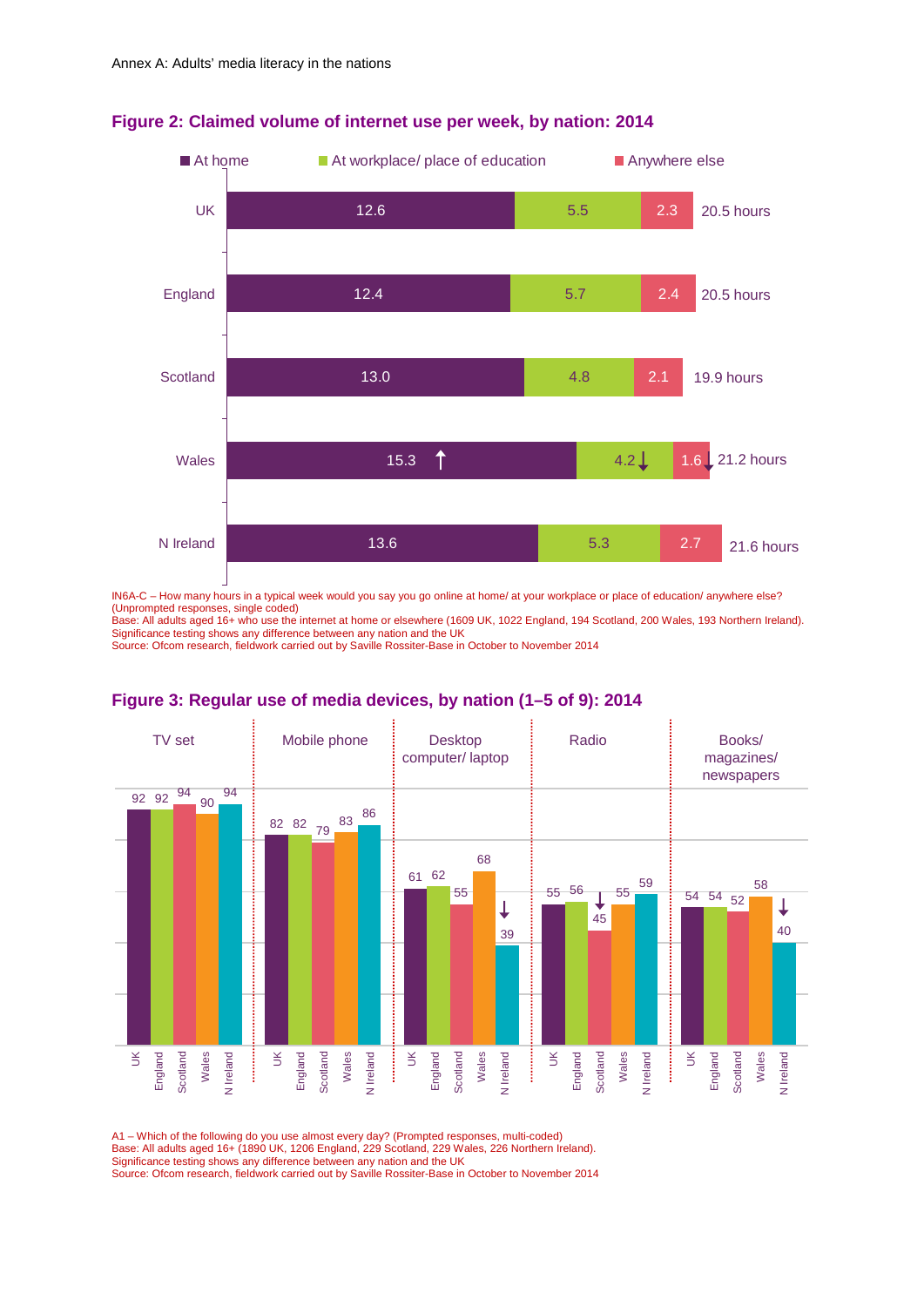

#### <span id="page-21-0"></span>**Figure 4: Regular use of media devices, by nation (6-9 of 9): 2014**

A1 – Which of the following do you use almost every day? (Prompted responses, multi-coded) Base: All adults aged 16+ (1890 UK, 1206 England, 229 Scotland, 229 Wales, 226 Northern Ireland). Significance testing shows any difference between any nation and the UK

Source: Ofcom research, fieldwork carried out by Saville Rossiter-Base in October to November 2014



<span id="page-21-1"></span>**Figure 5: Estimated number of different websites visited in a typical week, by nation: 2014**

IN19 - Thinking now about all the different websites that you visit in a typical week for whatever purpose, whether that's at work, at home or elsewhere? How many different websites would you say you visit in a typical week? (Prompted responses, single coded)

Base: All adults aged 16+ who use the internet at home or elsewhere (1609 UK, 1022 England, 194 Scotland, 200 Wales, 193 Northern Ireland). Significance testing shows any difference between any nation and the UK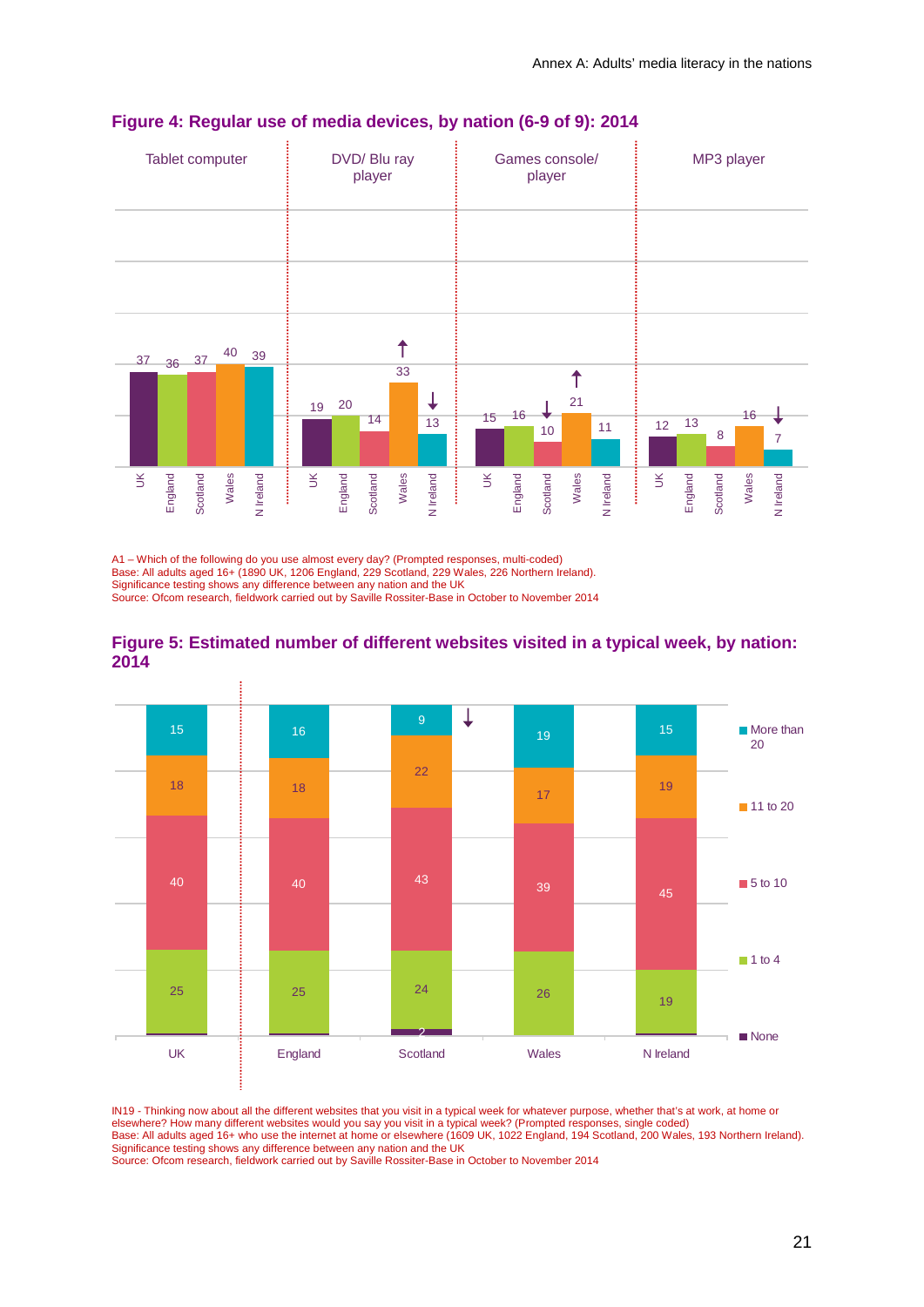

<span id="page-22-0"></span>**Figure 6: Use of new websites in most weeks when the internet is used, by nation: 2014**

IN14 – In most weeks when you go online using any type of computer, a mobile phone, a games console or a media player, would you say that you… (Prompted responses, single coded)

Base: All adults aged 16+ who use the internet at home or elsewhere (1609 UK, 1022 England, 194 Scotland, 200 Wales, 193 Northern Ireland). Significance testing shows any difference between any nation and the UK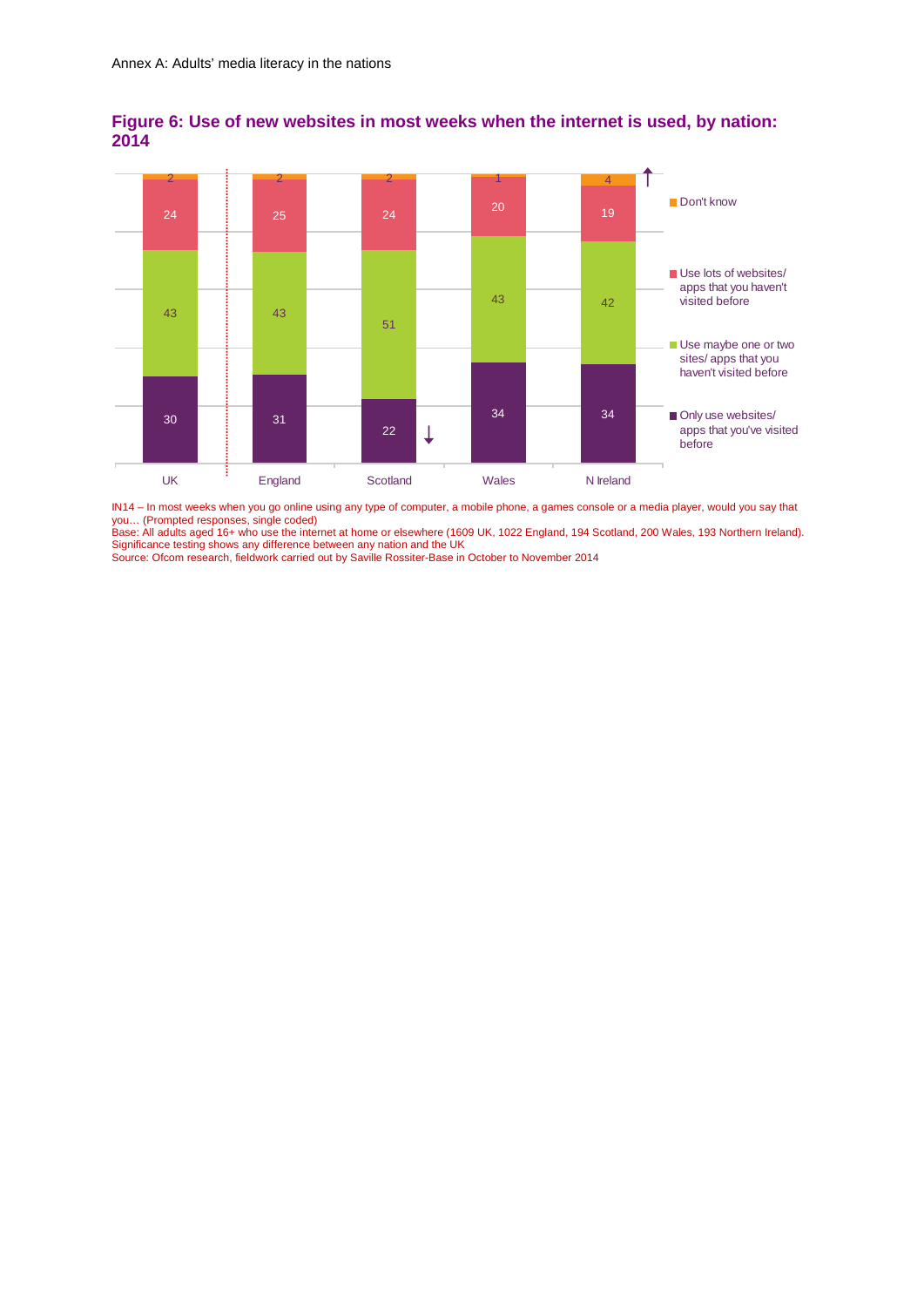<span id="page-23-0"></span>

| Figure 7: Internet activities carried out at least quarterly, by nation: 2014 |  |  |  |  |  |  |  |
|-------------------------------------------------------------------------------|--|--|--|--|--|--|--|
|-------------------------------------------------------------------------------|--|--|--|--|--|--|--|

|                                                                                                                           | <b>UK</b> | <b>England</b> | <b>Scotland</b>     | <b>Wales</b>        | <b>N</b> Ireland    |
|---------------------------------------------------------------------------------------------------------------------------|-----------|----------------|---------------------|---------------------|---------------------|
|                                                                                                                           |           |                |                     |                     |                     |
| General surfing/ browsing the internet                                                                                    | 94%       | 93%            | 95%                 | 93%                 | 92%                 |
| Sending and receiving emails                                                                                              | 88%       | 88%            | 89%                 | 87%                 | $77\%$ $\downarrow$ |
| Looking at social media sites/apps                                                                                        | 71%       | 71%            | 76%                 | 71%                 | 71%                 |
| Buying things online                                                                                                      | 69%       | 69%            | 68%                 | 74%                 | $60\%$ $\downarrow$ |
| <b>Using Instant Messaging services</b>                                                                                   | 69%       | 69%            | 68%                 | 71%                 | 69%                 |
| Find information for your leisure time including cinema<br>and live music                                                 | 69%       | 69%            | 72%                 | 68%                 | $58\%$ $\star$      |
| Banking and paying bills online                                                                                           | 63%       | 64%            | 64%                 | 58%                 | $53\%$ $\downarrow$ |
| Looking at news websites or apps                                                                                          | 62%       | 62%            | 58%                 | 62%                 | 61%                 |
| Watch online or download short video clips such as<br>music videos or comedy clips                                        | 60%       | 60%            | 60%                 | 62%                 | 56%                 |
| Finding information for your work/ job/ studies                                                                           | 58%       | 59%            | $49\%$ $\downarrow$ | 56%                 | 53%                 |
| Finding information about public services provided by<br>local or national government                                     | 54%       | 55%            | 45% ↓               | 49%                 | 51%                 |
| Finding information about health related issues                                                                           | 50%       | 51%            | $39\% \downarrow$   | 52%                 | 49%                 |
| Upload or share videos or photos online                                                                                   | 49%       | 50%            | 45%                 | 43%                 | 43%                 |
| Listen to or download music online                                                                                        | 48%       | 49%            | 41%                 | 44%                 | 45%                 |
| Looking at sites or apps for news about, or events in<br>your local area/ the local community                             | 48%       | 48%            | 43%                 | 46%                 | 37% ↓               |
| Watch online or download TV programmes or films                                                                           | 47%       | 48%            | 44%                 | 45%                 | 41%                 |
| Sharing links to websites or online articles - perhaps on<br>Twitter, Facebook, Reddit or LinkedIn                        | 47%       | 46%            | 48%                 | 47%                 | 51%                 |
| Filling in a form or application online                                                                                   | 43%       | 45%            | $31\% +$            | $33\% \downarrow$   | $22\% \downarrow$   |
| Making or receiving telephone or video calls using<br>services like Skype or FaceTime                                     | 42%       | 43%            | 38%                 | $31\% +$            | $34\% \downarrow$   |
| Looking at job opportunities                                                                                              | 36%       | 37%            | 35%                 | 31%                 | $28\%$ +            |
| Downloading software                                                                                                      | 35%       | 36%            | $23\% \downarrow$   | 28%                 | 32%                 |
| Complete government processes online - such as<br>register for tax credits, renew driving licence, car tax or<br>passport | 34%       | 36%            | $24\% +$            | $27\% +$            | $24\% +$            |
| Contributed comments to a website or blog                                                                                 | 33%       | 34%            | 29%                 | 27%                 | 28%                 |
| Playing games online                                                                                                      | 30%       | 31%            | 24%                 | 32%                 | 26%                 |
| Looking at political/ campaign/ issues websites                                                                           | 26%       | 26%            | 28%                 | $18\%$ $\downarrow$ | 19%                 |
| Selling things online                                                                                                     | 22%       | 24%            | 14%↓                | 20%                 | 14%↓                |
| Listening to radio stations online                                                                                        | 21%       | 22%            | 18%                 | 22%                 | 26%                 |
| Setting up or maintaining a website or blog                                                                               | 16%       | 18%            | $8\%$ +             | $11\%$ ↓            | 14%                 |
| Sign an online petition                                                                                                   | 13%       | 14%            | 10%                 | 12%                 | $7\%$ $\downarrow$  |
| Doing an online course to achieve a qualification                                                                         | 13%       | 14%            | 10%                 | 10%                 | 10%                 |
| Looking at adult-only websites                                                                                            | 9%        | 9%             | $3\%$ $\downarrow$  | 4%                  | 5%                  |
| Contact a local councillor or your MP online                                                                              | 6%        | 6%             | 3%                  | 3%                  | 6%                  |

IN15/ 16 – From this list please tell me the types of things you currently do online, and how often you do each. (Prompted responses, single coded)

Base: All adults aged 16+ who use the internet at home or elsewhere (1609 UK, 1022 England, 194 Scotland, 200 Wales, 193 Northern Ireland). Significance testing shows any difference between any nation and the UK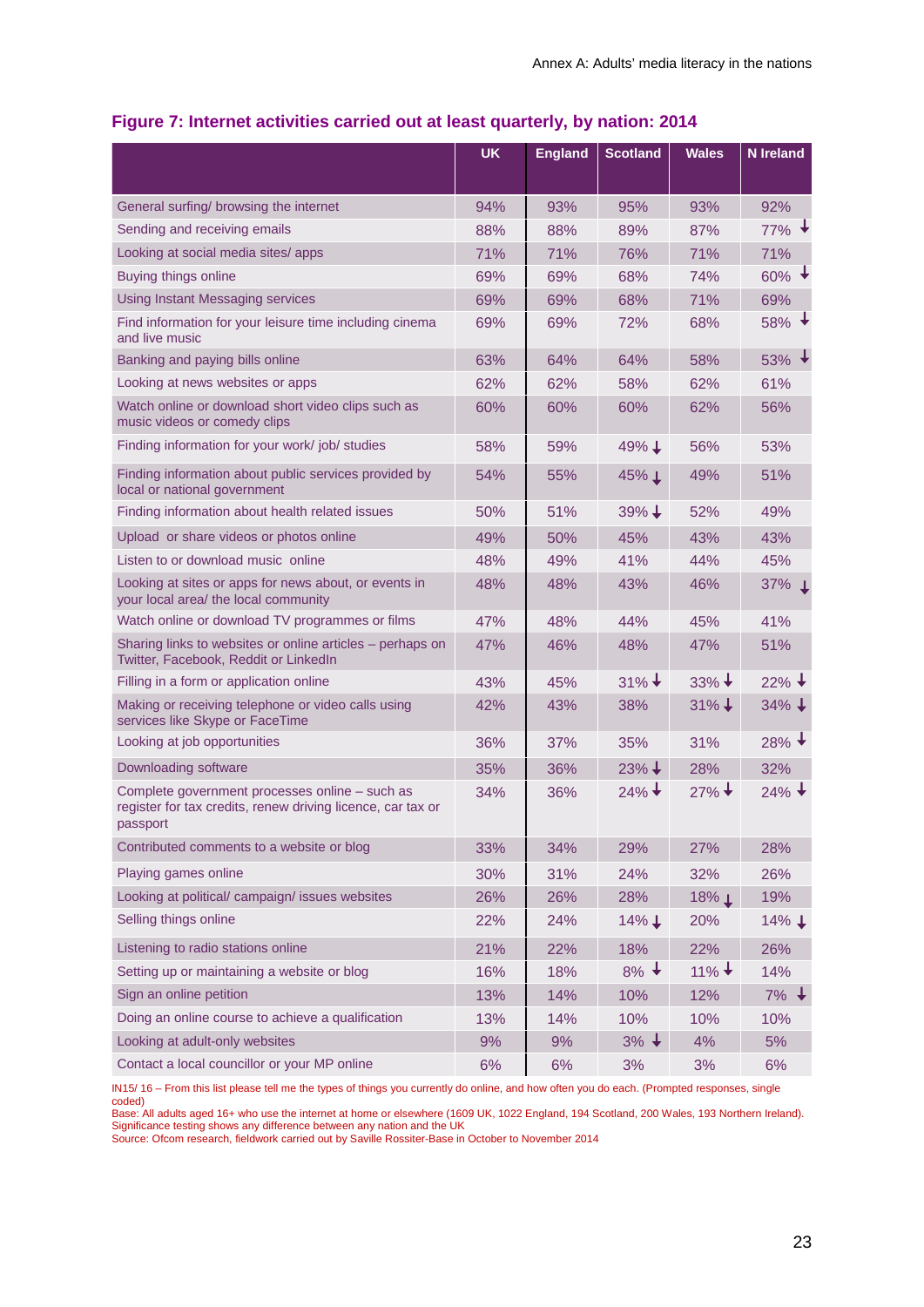### <span id="page-24-0"></span>**Figure 8: Mobile phone activities carried out at least quarterly, by nation: 2014**

|                                                                                                                       | <b>UK</b> | <b>England</b> | <b>Scotland</b>     | <b>Wales</b>        | <b>N</b> Ireland    |
|-----------------------------------------------------------------------------------------------------------------------|-----------|----------------|---------------------|---------------------|---------------------|
| Make or receive calls                                                                                                 | 97%       | 97%            | 99%                 | 95%                 | 99%                 |
| Send or receive text messages                                                                                         | 93%       | 94%            | 91%                 | $89\%$ $\downarrow$ | 93%                 |
| Take photos                                                                                                           | 72%       | 73%            | 71%                 | $64\%$              | $65\%$ $\downarrow$ |
| <b>Visit websites</b>                                                                                                 | 61%       | 62%            | 56%                 | $54\%$ $\downarrow$ | 59%                 |
| Send or receive email                                                                                                 | 59%       | 60%            | 59%                 | $51\%$ $\perp$      | 48% ↓               |
| Send or receive photo messages                                                                                        | 58%       | 58%            | 57%                 | 54%                 | 60%                 |
| Visit social media sites                                                                                              | 56%       | 57%            | 57%                 | $47\%$              | 55%                 |
| Visit sites or apps like YouTube or Vine to<br>look at videos or clips posted by other people                         | 50%       | 50%            | 49%                 | 41%↓                | 45%                 |
| Use Instant Messaging services                                                                                        | 49%       | 50%            | 48%                 | $41\%$ $\perp$      | 46%                 |
| Listen to music                                                                                                       | 48%       | 49%            | 46%                 | 41%                 | 42%                 |
| <b>Take videos</b>                                                                                                    | 47%       | 49%            | $38\%$ $\downarrow$ | 42%                 | 42%                 |
| Use features such as Maps or satellite<br>navigation to get to where you want to go/<br>plot a route to a destination | 45%       | 48%            | $31\%$ $\perp$      | $33\%$ $\perp$      | 36% ↓               |
| Download apps/ applications (including<br>games)                                                                      | 42%       | 44%            | 31% 1               | 34% 1               | 36%                 |
| Put photos or videos on sites like YouTube,<br>Facebook or Instagram for others to see                                | 41%       | 42%            | 41%                 | 30%1                | 41%                 |
| Check your bank balance                                                                                               | 39%       | 39%            | 45%                 | 34%                 | 34%                 |
| Send or receive video clips                                                                                           | 38%       | 38%            | 33%                 | 31%                 | 40%                 |
| Play games that are loaded on the phone                                                                               | 37%       | 38%            | 36%                 | $24\%$ $\downarrow$ | 32%                 |
| Make or receive telephone or video calls<br>using services like Skype or FaceTime                                     | 34%       | 35%            | 28%                 | $21\%$ $\downarrow$ | 30%                 |
| Buy things from websites or apps                                                                                      | 32%       | 32%            | 32%                 | $23\%$ $\downarrow$ | 29%                 |
| Send or receive Twitter updates                                                                                       | 24%       | 24%            | 22%                 | $14\%$ $\downarrow$ | 29%                 |
| Play games over the internet                                                                                          | 23%       | 24%            | 19%                 | $15\%$              | 24%                 |
| Watch TV programmes                                                                                                   | 18%       | 18%            | 21%                 | $12\%$              | 16%                 |

M7 – From this list, please tell me the types of things you use your mobile phone for, and how often you do each.

(Prompted responses, single coded)

Base: All adults aged 16+ who use a mobile phone (1670 UK, 1054 England, 202 Scotland, 203 Wales, 211 Northern Ireland). Significance testing shows any difference between any nation and the UK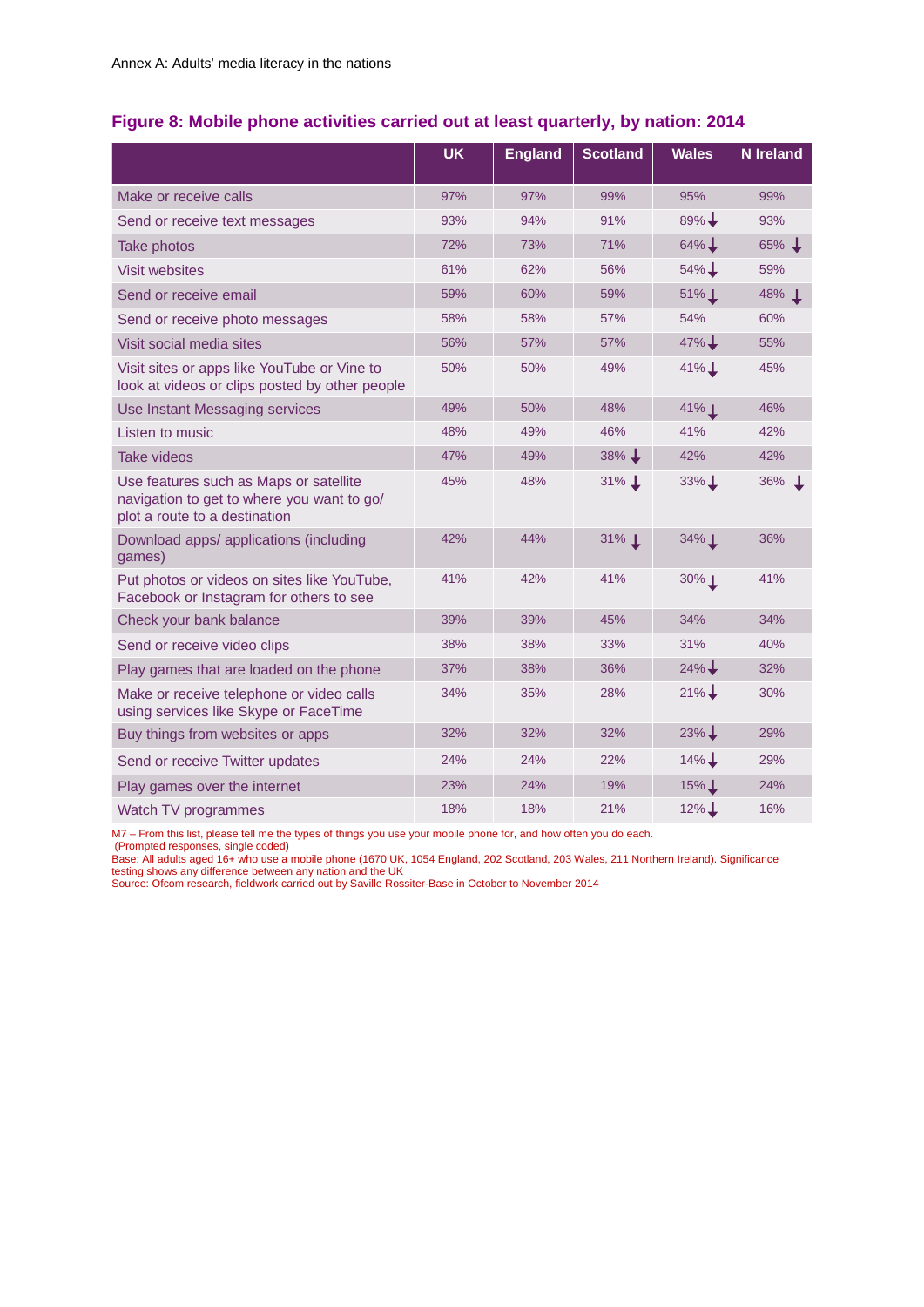

#### <span id="page-25-0"></span>**Figure 9: Awareness of the main source of funding for BBC television programmes and website, by nation: 2014**

T3/ IN32- How would you say BBC TV programmes are mainly funded? / How do you think the BBC's website is mainly funded (unprompted responses, single coded)

Base: All adults aged 16+ (1890 UK, 1206 England, 229 Scotland, 229 Wales, 226 Northern Ireland). Significance testing shows any difference between any nation and the UK

Source: Ofcom research, fieldwork carried out by Saville Rossiter-Base in October to November 2014

#### <span id="page-25-1"></span>**Figure 10: Awareness of the main source of funding for commercial television programmes and search engine websites, by nation: 2014**



T4/ IN33 - How would you say programmes are mainly funded on ITV, Channel 4 and Five?/ How do you think search engine websites such as Google or Ask. com are mainly funded? (unprompted responses, single coded) Base: All adults aged 16+ (1890 UK, 1206 England, 229 Scotland, 229 Wales, 226 Northern Ireland). Significance testing shows any difference between any nation and the UK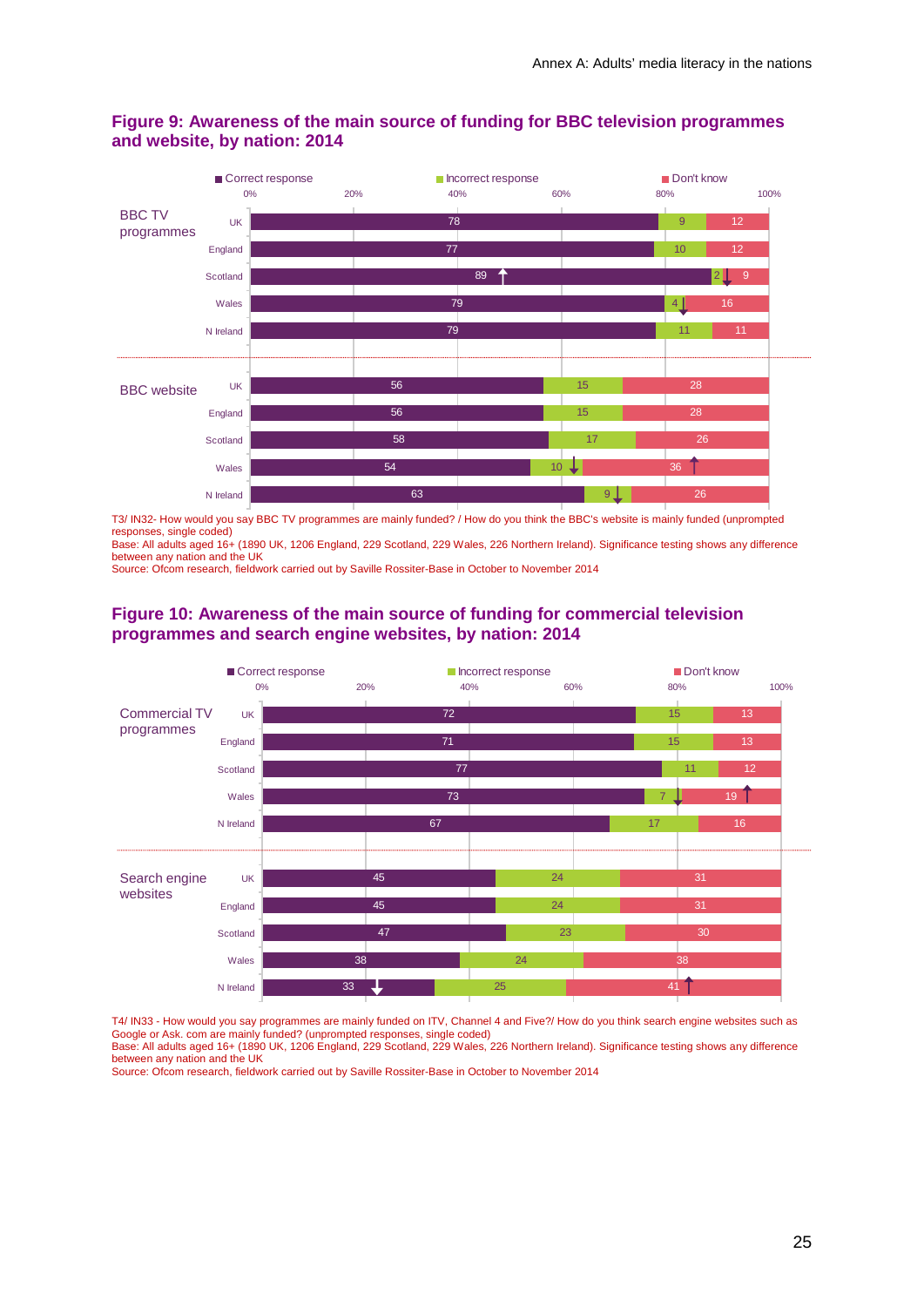

#### <span id="page-26-0"></span>**Figure 11: Belief that content is regulated, by nation: 2014**

T6 / R4/ Z1 – As far as you know, are TV programmes regulated/is radio regulated in terms of what can be broadcast/ is the press regulated in terms of what they show and write (Unprompted responses, single coded) Base: All adults aged 16+ (1890 UK, 1206 England, 229 Scotland, 229 Wales, 226 Northern Ireland). Significance testing shows any difference

between any nation and the UK

Source: Ofcom research, fieldwork carried out by Saville Rossiter-Base in October to November 2014

<span id="page-26-1"></span>



G4 - As far as you know, are there any rules or regulations in place about the content of computer games or online games and what age you have to be to buy them (unprompted responses, single coded) Base: All adults aged 16+ (1890 UK, 1206 England, 229 Scotland, 229 Wales, 226 Northern Ireland).

Significance testing shows any difference between any nation and the UK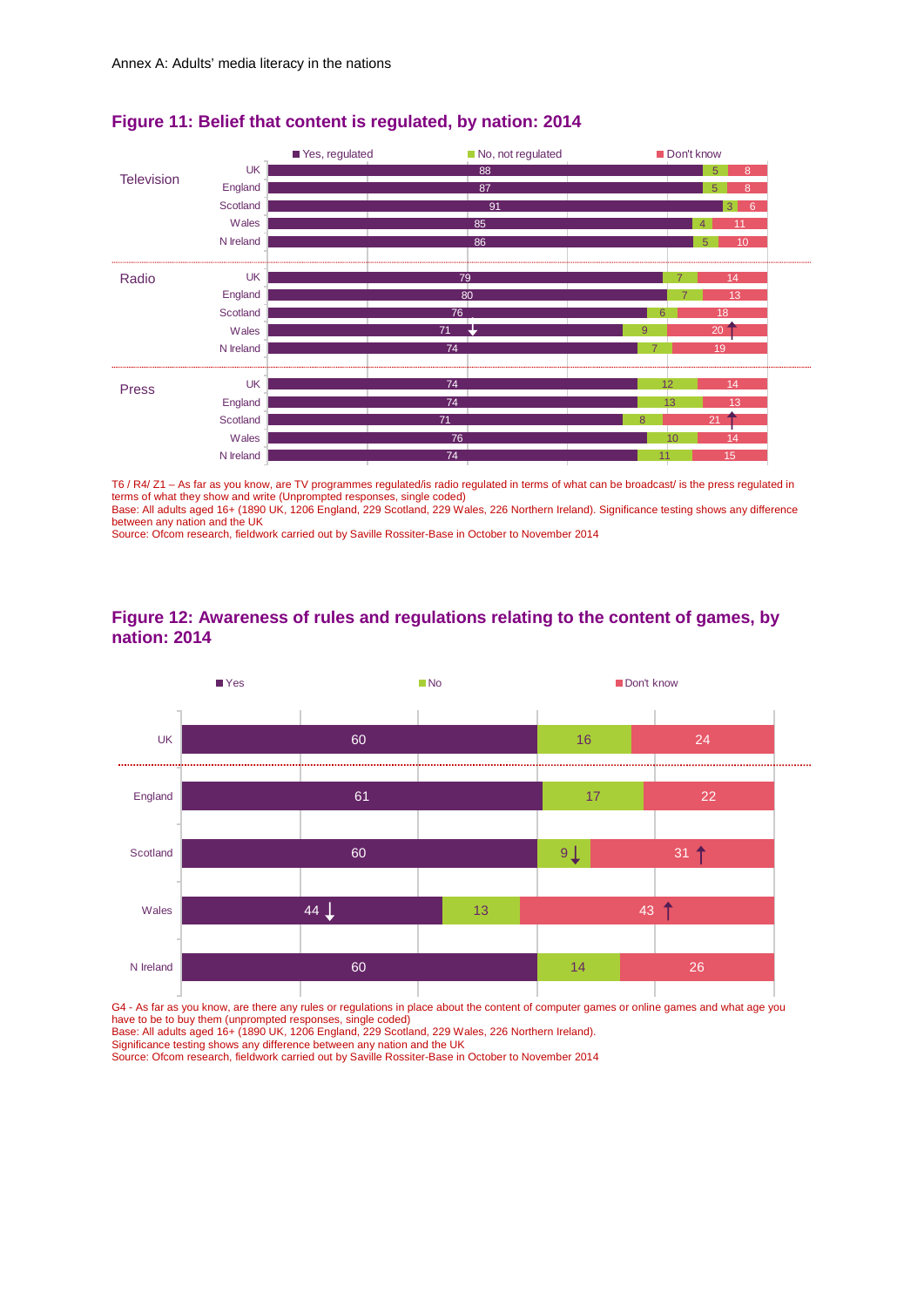

#### <span id="page-27-0"></span>**Figure 13: Opinions on extent to which online content is regulated, by nation: 2014**

IN36 - As far as you know, how much of what can be seen or read online is regulated (prompted responses, single coded) Base: All adults aged 16+ (1890 UK, 1206 England, 229 Scotland, 229 Wales, 226 Northern Ireland). Significance testing shows any difference between any nation and the UK

Source: Ofcom research, fieldwork carried out by Saville Rossiter-Base in October to November 2014

#### <span id="page-27-1"></span>**Figure 14: Extent of agreement that the internet needs to be regulated, by nation: 2014**



IN35C - I'm going to read out some things that other people have said about being online. Please use this card to tell me the extent to which you agree or disagree with – The internet needs to be regulated in terms of what can be shown and written online (prompted responses, single coded) Base: All adults aged 16+ who use the internet at home or elsewhere (1609 UK, 1022 England, 194 Scotland, 200 Wales, 193 Northern Ireland). Significance testing shows any difference between any nation and the UK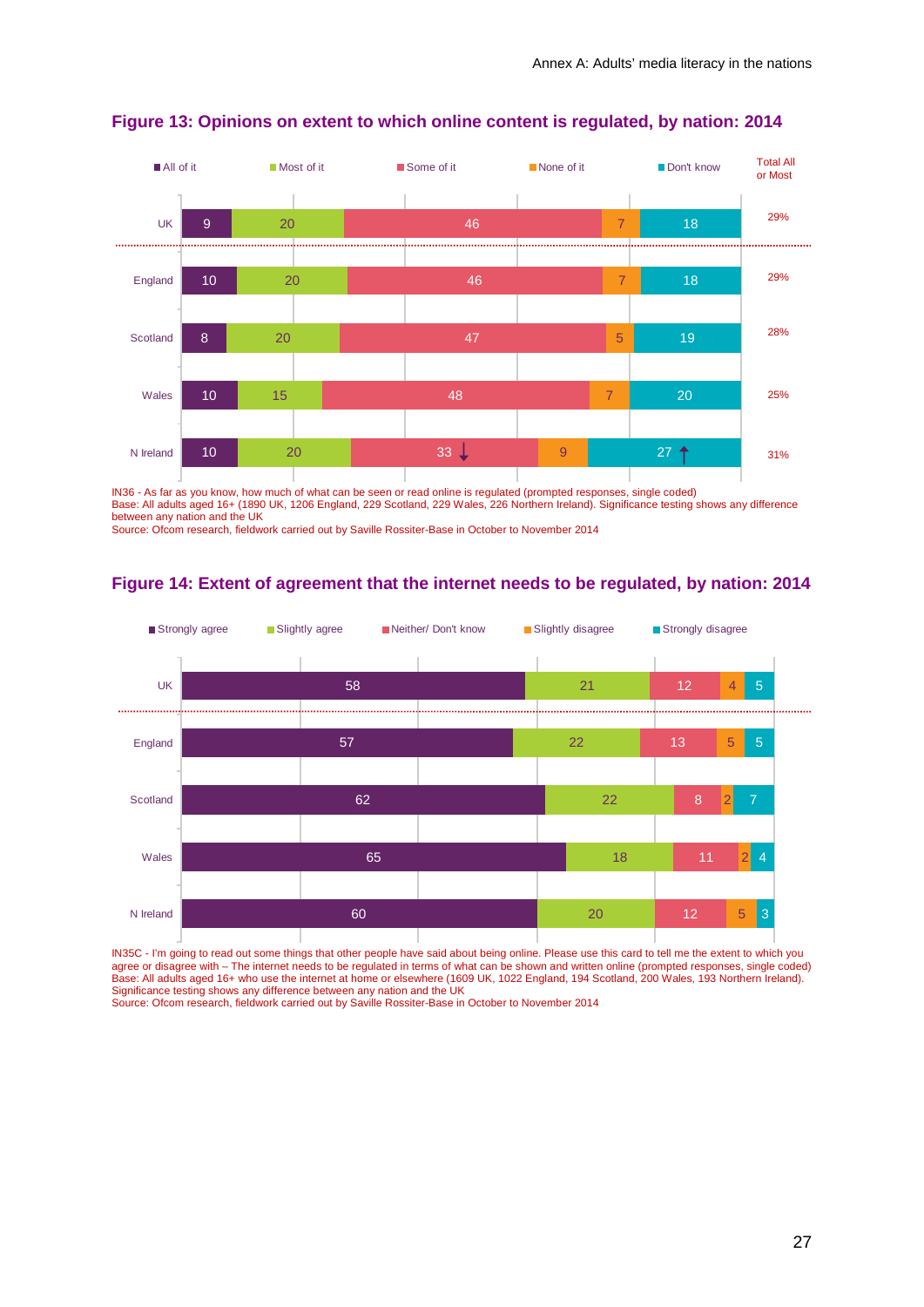

#### <span id="page-28-0"></span>**Figure 15: Extent of agreement "I should be free to say and do what I want online", by nation: 2014**

IN35A - I'm going to read out some things that other people have said about being online. Please use this card to tell me the extent to which you agree or disagree with – I should be free to say and do what I want online (prompted responses, single coded) Base: All adults aged 16+ who use the internet at home or elsewhere (1609 UK, 1022 England, 194 Scotland, 200 Wales, 193 Northern Ireland). Significance testing shows any difference between any nation and the UK

Source: Ofcom research, fieldwork carried out by Saville Rossiter-Base in October to November 2014



#### <span id="page-28-1"></span>**Figure 16: Search engine users' attitudes towards the accuracy or bias of the websites returned by a search, by nation: 2014**

IN45 – When you use a search engine to find information, you enter a query in the search box and the search engine will then show some links to websites in the results pages. Which one of these is closest to your opinion about the level of accuracy or bias of the information detailed in the websites that appear in the results pages? (Prompted responses, single coded)

Base: All adults aged 16+ who ever use search engines (1516 UK, 965 England, 188 Scotland, 192 Wales, 171 Northern Ireland). Significance testing shows any difference between any nation and the UK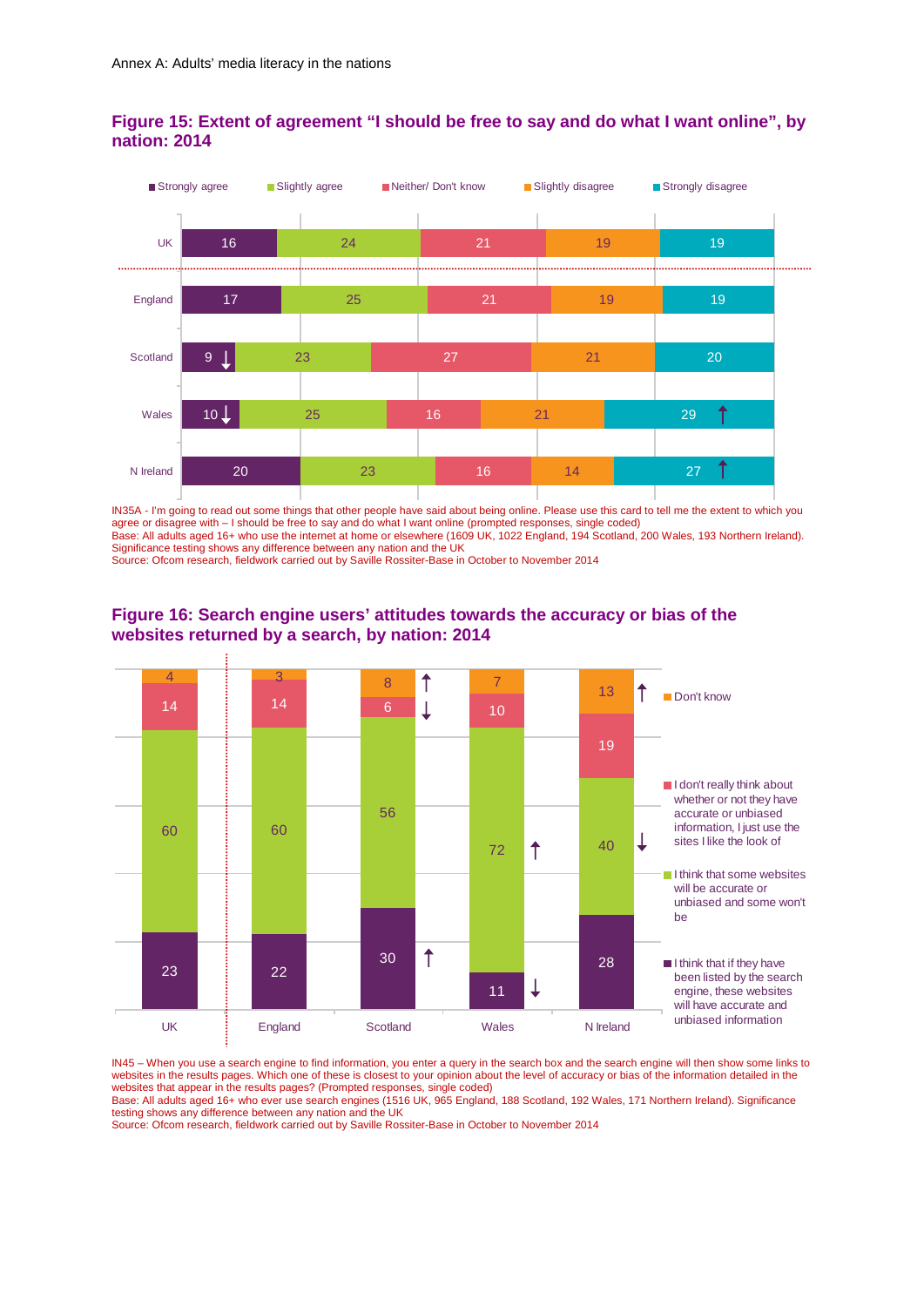

#### <span id="page-29-0"></span>**Figure 17: Concerns about key media platforms, by nation: 2014**

IN34/ T5/ R3/ G3/ M3/ IN23 – Can you tell me if you have any concerns about what is on the internet/ TV/ radio. Do you have any concerns about gaming/ mobile phones/ apps? (unprompted responses, multi-coded)

Base: Adults aged 16+ who use each platform (variable base) – NB Data for gaming in each of Scotland, Wales and N Ireland cannot be shown due to low base sizes (<100 interviews).

Significance testing shows any difference between any nation and the UK

Source: Ofcom research, fieldwork carried out by Saville Rossiter-Base in October to November 2014



#### <span id="page-29-1"></span>**Figure 18: Concerns about the internet, by nation: 2014**

IN34 – Can you tell me if you have any concerns about what is on the internet? (Spontaneous responses, multi-coded)

Base: All adults aged 16+ who use the internet at home or elsewhere (1609 UK, 1022 England, 194 Scotland, 200 Wales, 193 Northern Ireland). Significance testing shows any difference between any nation and the UK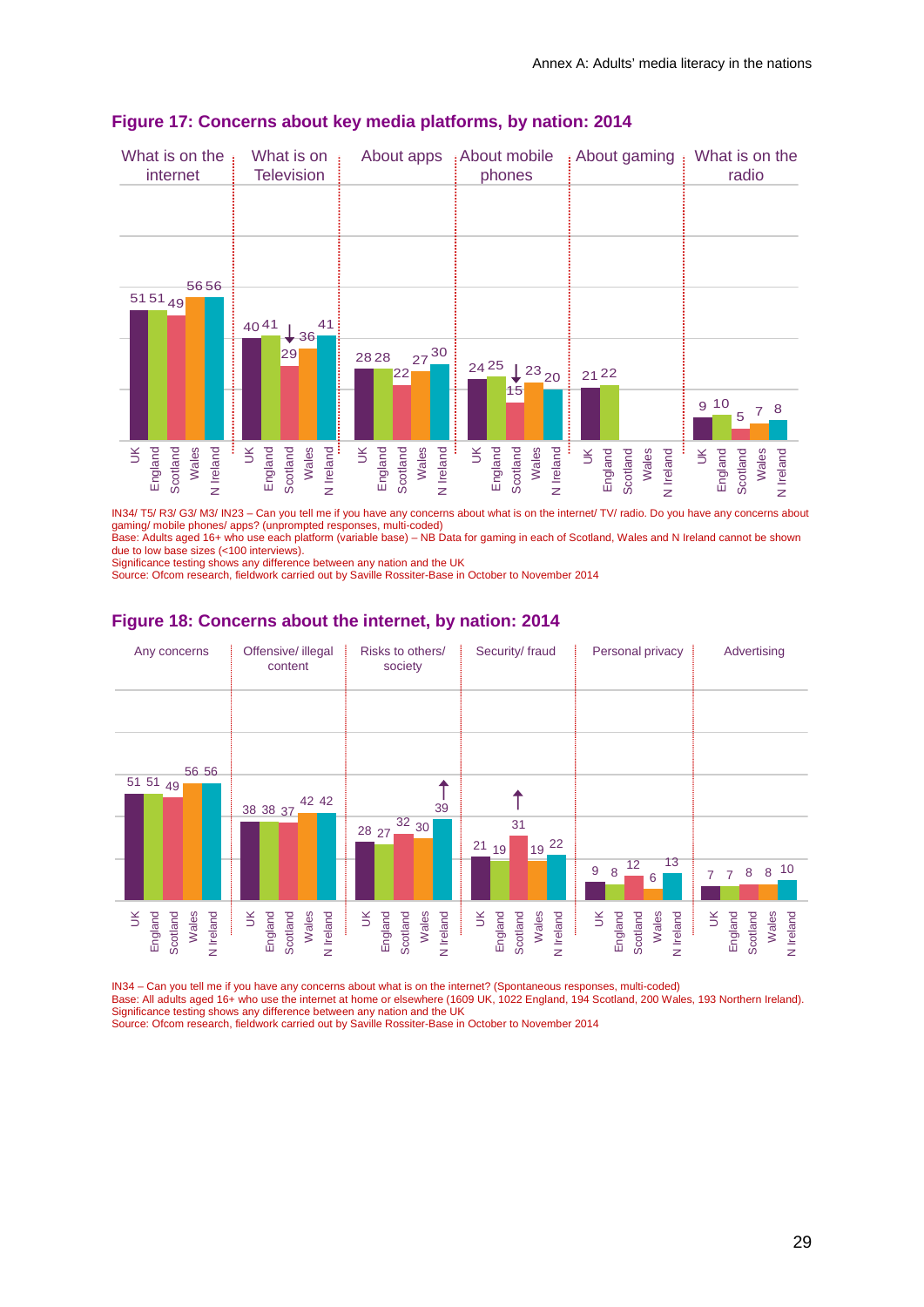

#### <span id="page-30-0"></span>**Figure 19: Concerns about television, by nation: 2014**

T5 – Can you tell me if you have any concerns about what is on TV? (Spontaneous responses, multi-coded) Base: All adults with any TVs at home (1846 UK, 1177 England, 228 Scotland, 217 Wales, 224 Northern Ireland). Significance testing shows any difference between any nation and the UK

■ Happy to do this **Have some concerns about doing this, but would do it** 

Source: Ofcom research, fieldwork carried out by Saville Rossiter-Base in October to November 2014

#### <span id="page-30-1"></span>**Figure 20: Personal details prepared to enter online, by nation (1-3 of 5): 2014**

| Don't know             |           | ■ Would never do this because I have security concerns | Not applicable/I don't have this |                  |
|------------------------|-----------|--------------------------------------------------------|----------------------------------|------------------|
| Entering your home     | <b>UK</b> | 21                                                     | 60                               | 17               |
| address details        | England   | 20                                                     | 61                               | 18               |
|                        | Scotland  | 30 $\rightarrow$                                       | 56                               | 12               |
|                        | Wales     | 19                                                     | 61                               | 19               |
|                        | N Ireland | 26                                                     | 52                               | 19<br>3          |
| Paying by entering     | UK        | 17                                                     | -57                              | 21<br>Δ          |
| your credit or debit   | England   | 17                                                     | 56                               | 23<br>Δ          |
| card details           | Scotland  | $23$ $\uparrow$                                        | 62                               |                  |
|                        | Wales     | 15                                                     | 62                               | 17<br>$\epsilon$ |
|                        | N Ireland |                                                        | 52                               | 25<br>43         |
| Entering your personal | UK        | 39                                                     | 46                               | 12               |
| email address          | England   | 38                                                     | 46                               | з                |
|                        | Scotland  | 48 $\uparrow$                                          | 43                               |                  |
|                        | Wales     | 29                                                     | 56                               | 12               |
|                        | N Ireland | 33                                                     | 49                               | 15<br>$2^2$      |

IN38B/ A/ E – I'm going to read out some types of information you could be asked to enter when you go online, and for each one I'd like you to say how you would feel about doing this in terms of any security concerns. (prompted responses, single coded) Base: All adults aged 16+ who use the internet at home or elsewhere (1609 UK, 1022 England, 194 Scotland, 200 Wales, 193 Northern Ireland).

Significance testing shows any difference between any nation and the UK Source: Ofcom research, fieldwork carried out by Saville Rossiter-Base in October to November 2014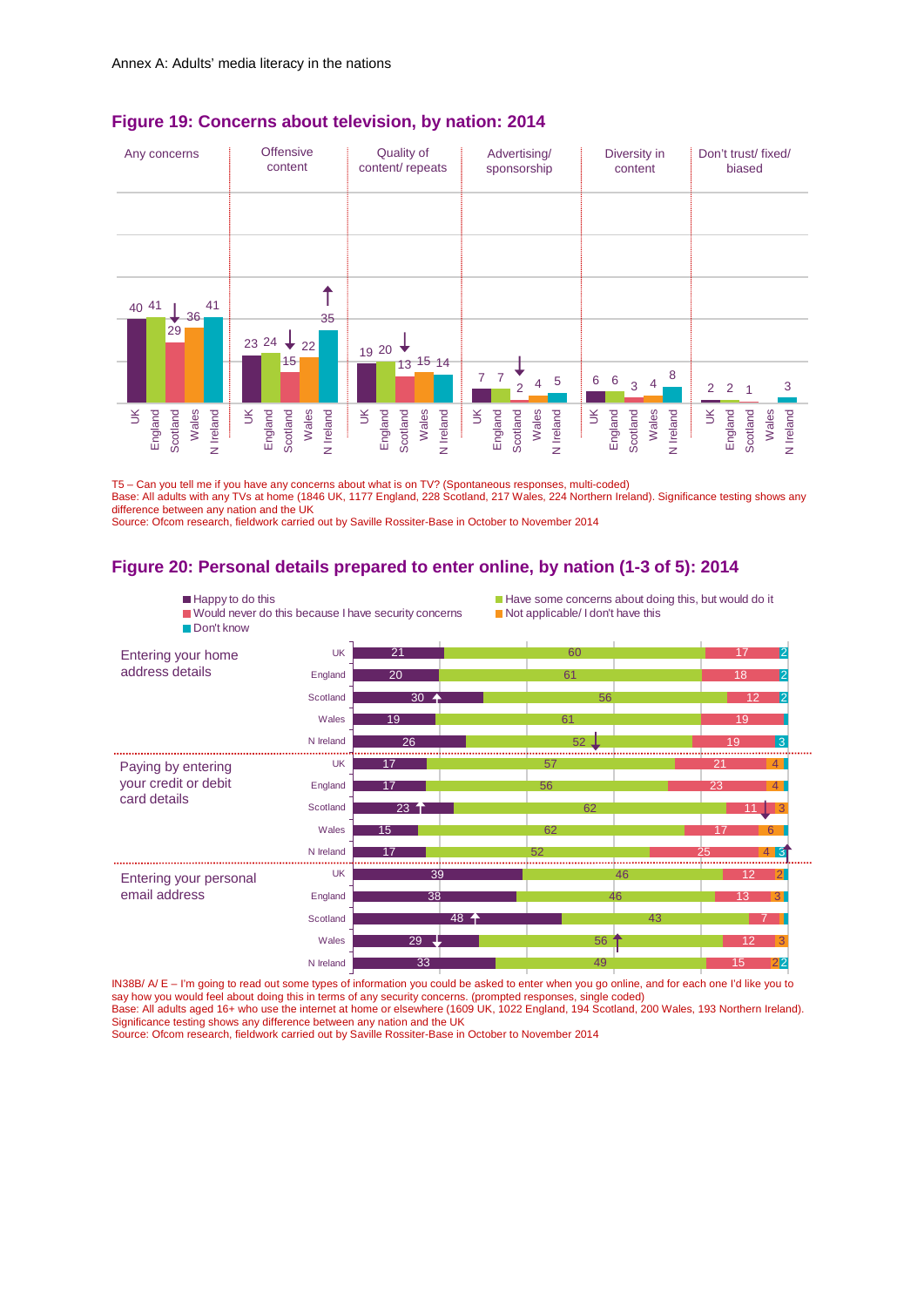

#### <span id="page-31-0"></span>**Figure 21: Personal details prepared to enter online, by nation (4-5 of 5): 2014**

IN38D/ C – I'm going to read out some types of information you could be asked to enter when you go online, and for each one I'd like you to say how you would feel about doing this in terms of any security concerns. (prompted responses, single coded) Base: All adults aged 16+ who use the internet at home or elsewhere (1609 UK, 1022 England, 194 Scotland, 200 Wales, 193 Northern Ireland). Significance testing shows any difference between any nation and the UK

Source: Ofcom research, fieldwork carried out by Saville Rossiter-Base in October to November 2014

#### <span id="page-31-1"></span>**Figure 22: Types of judgements made about a website before entering personal details, by nation: 2014**



IN39 – Could you tell me whether you would make a judgement about a website before entering these types of details? (credit/ debit card details, home/ mobile number, home/ e-mail address) How would you judge whether a website is secure to enter these type of details? (unprompted responses, multi-coded)

Base: All adults aged 16+ who use the internet at home or elsewhere (1609 UK, 1022 England, 194 Scotland, 200 Wales, 193 Northern Ireland). Significance testing shows any difference between any nation and the UK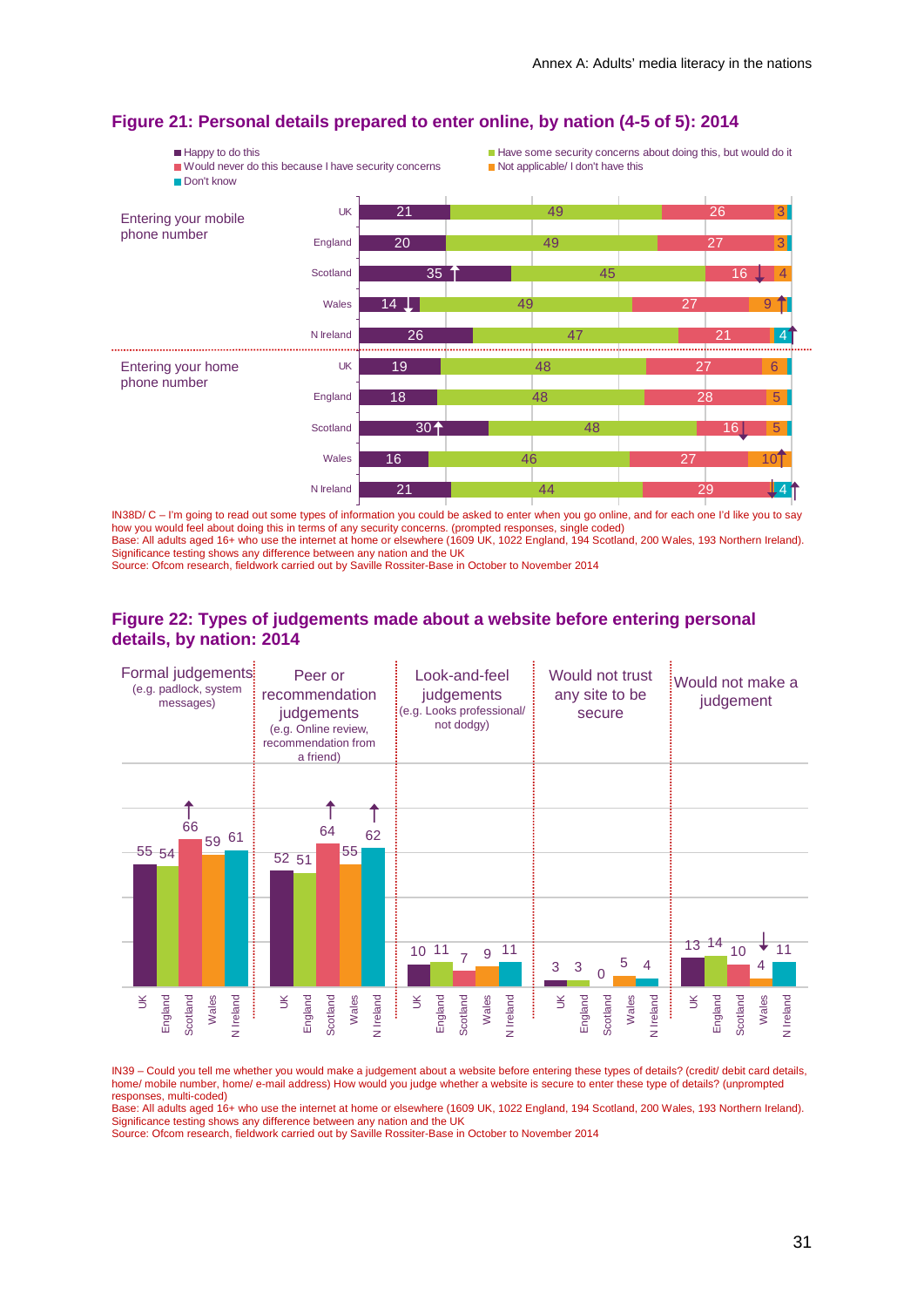#### <span id="page-32-0"></span>**Figure 23: Awareness of, and reaction to, website terms and conditions/ privacy statements, by nation: 2014**



IN42 - There are a number of ways you can control who has access to and what is done with your personal information online. One way is to read the company's terms and conditions and/ or privacy statements to inform your decision about whether to use a website or service. Which of the following statements best describes what you do about website terms and conditions or privacy statements? (prompted responses, single coded) Base: All adults aged 16+ who use the internet at home or elsewhere (1609 UK, 1022 England, 194 Scotland, 200 Wales, 193 Northern Ireland). Significance testing shows any difference between any nation and the UK

Source: Ofcom research, fieldwork carried out by Saville Rossiter-Base in October to November 2014

#### <span id="page-32-1"></span>**Figure 24: Extent to which statement about providing companies with personal information applies, by nation: 2014**



IN43A /C /D – Which of these best describes how you feel about providing personal information to companies or organisations online (prompted responses, single coded)

Base: All adults aged 16+ who use the internet at home or elsewhere (1609 UK, 1022 England, 194 Scotland, 200 Wales, 193 Northern Ireland). Significance testing shows any difference between any nation and the UK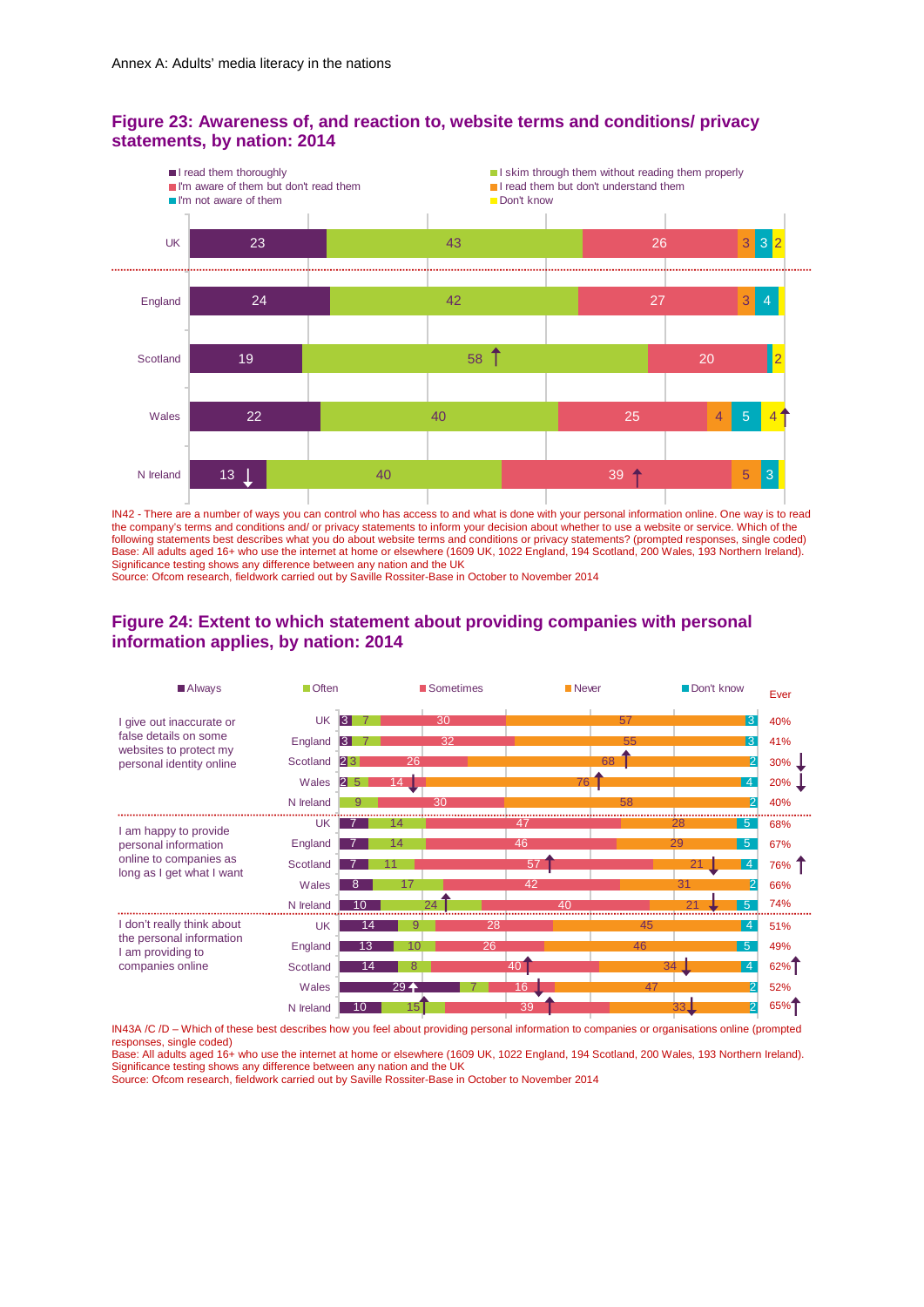

#### <span id="page-33-0"></span>**Figure 25: Security measures/ safety features installed on devices used to go online at home (1-3 of 6), by nation: 2014**

IN7/ IN8- Before today, which, if any, of the following online security measures or safety features had you heard of? And which if any, of those measures or features do you have or use on any of the devices used to go online at home? (prompted responses, multi-coded) Base: Adults aged 16+ who use the internet at home (1573 UK, 994 England, 191 Scotland, 199 Wales, 189 Northern Ireland). Significance testing shows any difference between any nation and the UK

Source: Ofcom research, fieldwork carried out by Saville Rossiter-Base in October to November 2014

#### <span id="page-33-1"></span>**Figure 26: Security measures/ safety features installed on devices used to go online at home (4-6 of 6), by nation: 2014**

| Use this security feature        |           | Do not use this security feature |    | Not aware of this security feature |  |  |  |
|----------------------------------|-----------|----------------------------------|----|------------------------------------|--|--|--|
| Email filters that can           | <b>UK</b> | 40                               | 27 | 33                                 |  |  |  |
| block unwanted or spam<br>emails | England   | $\overline{41}$                  | 26 | 32                                 |  |  |  |
|                                  | Scotland  | $32 -$                           | 30 | 38                                 |  |  |  |
|                                  | Wales     | 33                               | 33 | 35                                 |  |  |  |
|                                  | N Ireland | 28                               | 26 | 46                                 |  |  |  |
| Anti-spyware                     | UK        | 34                               | 3' | 35                                 |  |  |  |
|                                  | England   | 35                               | 30 | 35                                 |  |  |  |
|                                  | Scotland  | $25 +$                           | 42 | 33                                 |  |  |  |
|                                  | Wales     | 35                               | 31 | 35                                 |  |  |  |
|                                  | N Ireland |                                  | 39 | 45                                 |  |  |  |
| Deleting cookies from            | UK        | 33                               | 25 | 43                                 |  |  |  |
| your web browser                 | England   | 34                               | 24 | 42                                 |  |  |  |
|                                  | Scotland  | 27                               | 31 | 43                                 |  |  |  |
|                                  | Wales     | 33                               | 23 | 43                                 |  |  |  |
|                                  | N Ireland | 19                               | 23 | 58                                 |  |  |  |

IN7/ IN8- Before today, which, if any, of the following online security measures or safety features had you heard of? And which if any, of those measures or features do you have or use on any of the devices used to go online at home? (prompted responses, multi-coded) Base: Adults aged 16+ who use the internet at home (1573 UK, 994 England, 191 Scotland, 199 Wales, 189 Northern Ireland). Significance testing shows any difference between any nation and the UK